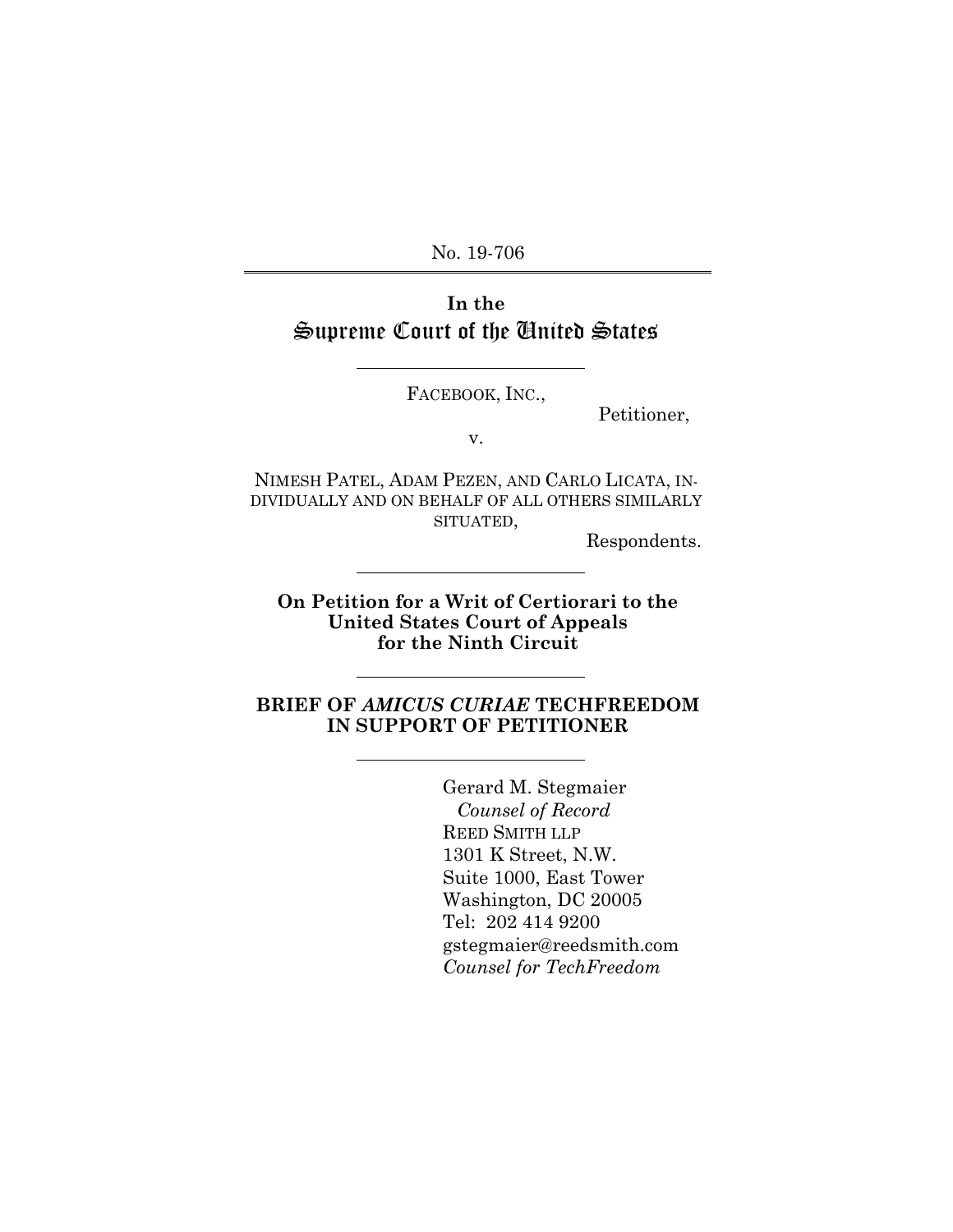# **TABLE OF CONTENTS**

# **Page**

| REASONS FOR GRANTING THE PETITION  5 |               |                                                                                                                                   |  |  |
|--------------------------------------|---------------|-----------------------------------------------------------------------------------------------------------------------------------|--|--|
| I.                                   |               | The Ninth Circuit's Decision Cedes<br>Judicial Authority to Decide What<br>Constitutes Injury in Fact to State                    |  |  |
| II.                                  |               | Invasion of Privacy Is Not a Traditional<br>Harm Giving Rise to a Private Right of<br><b>Action Unless Plaintiffs Show Actual</b> |  |  |
|                                      | $\mathsf{A}$  | The Decision Below Confused<br>General Regard for Personal<br>Privacy with an Actionable Right                                    |  |  |
|                                      | B             | The Decision Below Perpetuates<br>an Ahistorical Fiction That<br>Conflates Injury at Law with                                     |  |  |
|                                      | $\mathcal{C}$ | <b>Traditionally, First Amendment</b><br>Rights Preclude Claims Rooted in                                                         |  |  |
|                                      |               |                                                                                                                                   |  |  |

i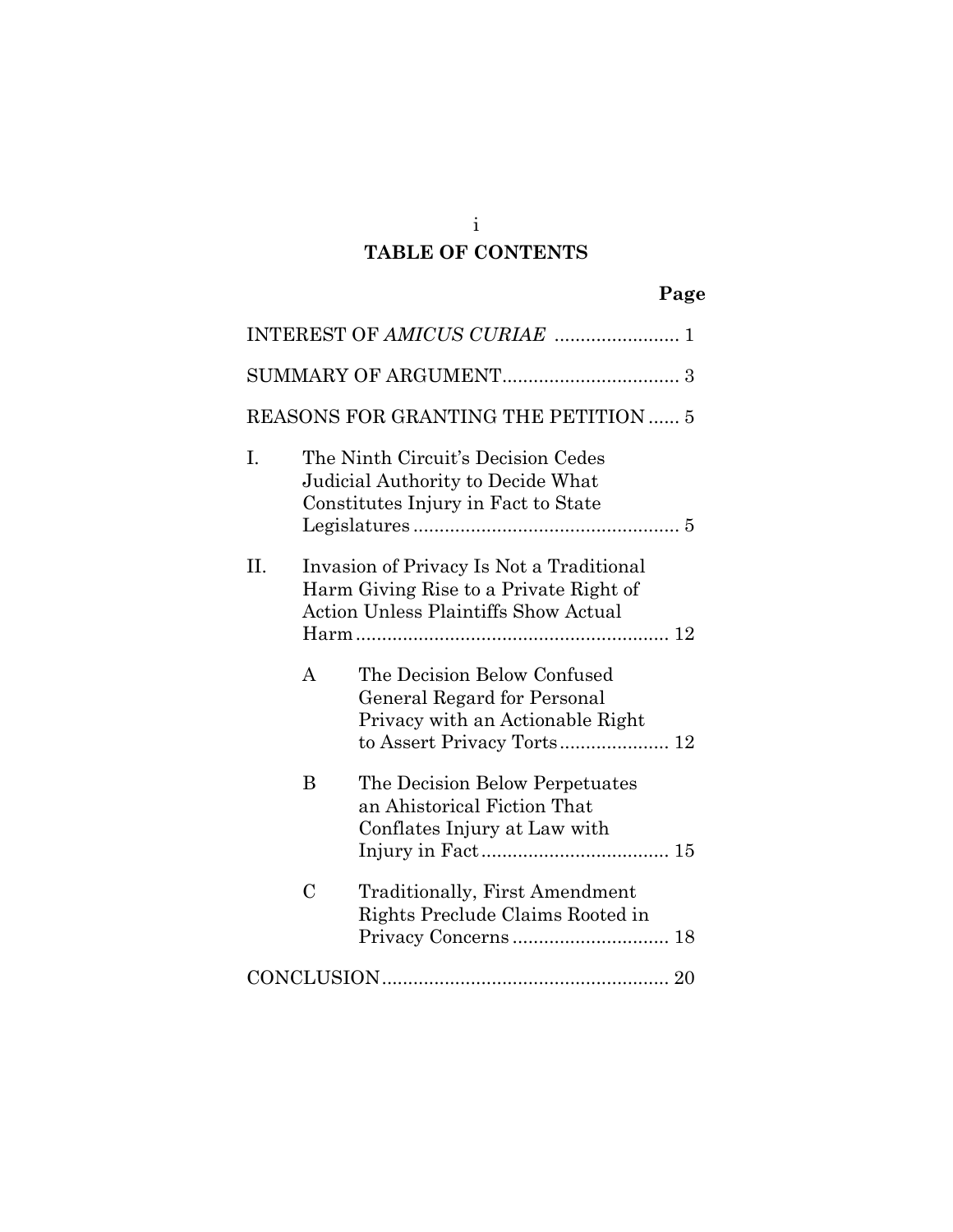# **TABLE OF AUTHORITIES**

### **Cases**

| Bartnicki v. Vopper,                                              |
|-------------------------------------------------------------------|
| Bremmer v. Journal-Tribune Publ'g Co.,                            |
| Carpenter v. United States,                                       |
| Lujan v. Defenders Of Wildlife,                                   |
| Kyllo v. United States,                                           |
| Milwaukee v. Illinois,                                            |
| Monroy v. Shutterfly, Inc.,<br>2017 U.S. Dist. LEXIS 149604 (N.D. |
| O'Shea v. Littleton,                                              |
| Rivera v. Google, Inc.,<br>366 F. Supp. 3d 998 (N.D. Ill. 2018)11 |
| Sierra Club v. Morton,                                            |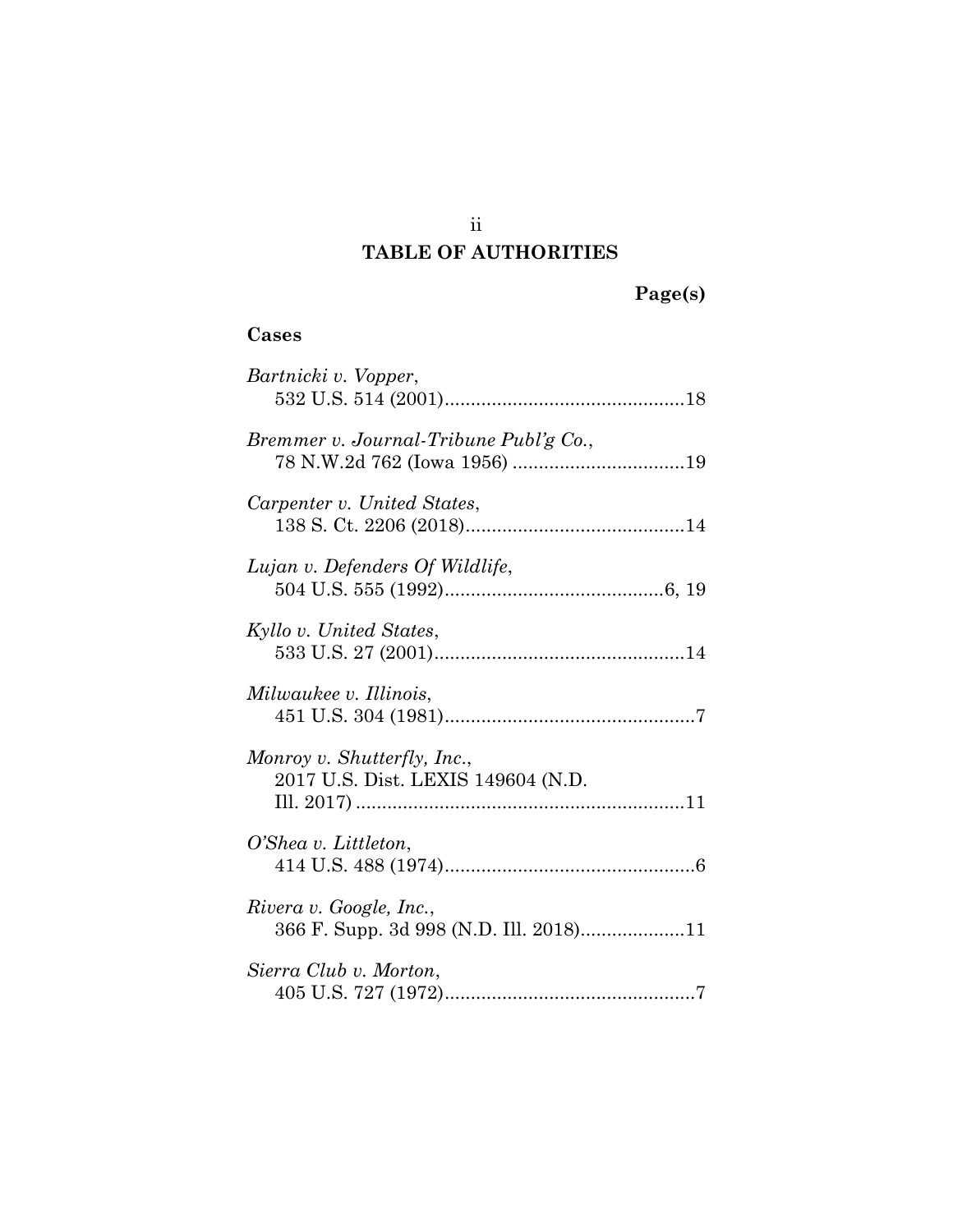| Smith v. Daily Mail Publ'g Co.,                                                |  |  |  |
|--------------------------------------------------------------------------------|--|--|--|
| Spokeo, Inc. v. Robins,                                                        |  |  |  |
| Summers v. Earth Island Inst.,                                                 |  |  |  |
| Trafficante v. Metro. Life Ins. Co.,                                           |  |  |  |
| Vt. Agency of Nat. Res. v. United States<br>ex rel. Stevens,                   |  |  |  |
| Warth v. Seldin,                                                               |  |  |  |
| <b>Statutes</b>                                                                |  |  |  |
|                                                                                |  |  |  |
| Ill. Biometric Information Privacy Act,                                        |  |  |  |
|                                                                                |  |  |  |
|                                                                                |  |  |  |
| <b>Other Authorities</b>                                                       |  |  |  |
| ALI Principles of the Law: Data Privacy<br>(Tentative Draft April 15, 2019) 17 |  |  |  |

iii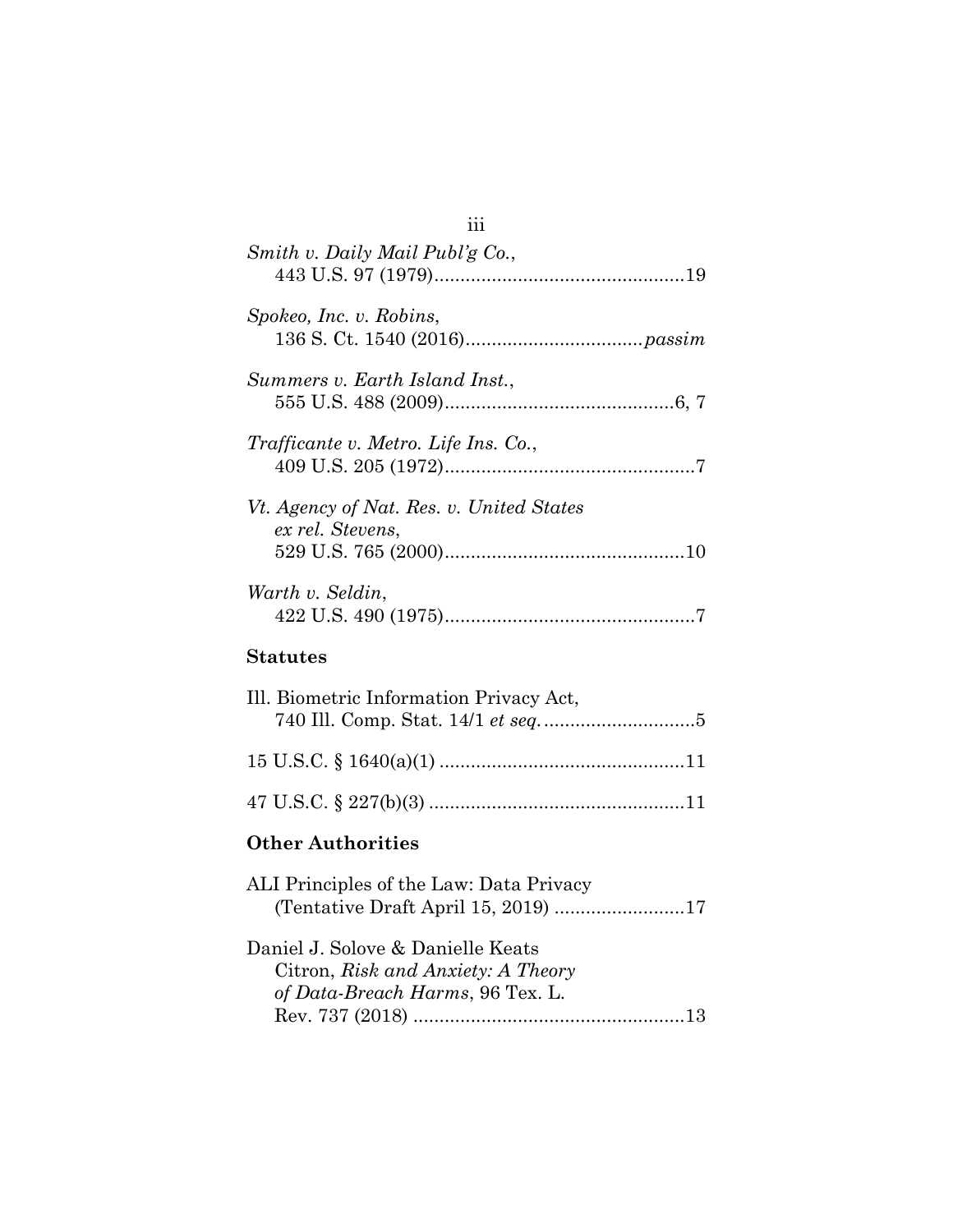| iv                                                                                                                                                           |
|--------------------------------------------------------------------------------------------------------------------------------------------------------------|
| Danielle Keats Citron, Mainstreaming<br>Privacy Torts, 98 Calif. L. Rev. 1805                                                                                |
| Eugene Volokh, Freedom of Speech and<br>Information Privacy: The Troubling<br><i>Implications of a Right to Stop Peo-</i><br>ple from Speaking About You, 52 |
| Ill-Suited: Privacy Rights of Action and<br>Privacy Claims, U.S. Chamber Insti-                                                                              |
| John G. Roberts, Jr., Article III Limits<br>on Statutory Standing, 42 Duke L.J.                                                                              |
| Ken Gormley, One Hundred Years of<br><i>Privacy</i> , 1992 Wis. L. Rev. 1335                                                                                 |
| Neil Richards, <i>Intellectual Privacy: Re-</i><br>thinking Civil Liberties in the Digi-<br>tal Age (Oxford University Press,                                |
| Samuel D. Warren & Louis D.<br>Brandeis, The Right to Privacy, 4                                                                                             |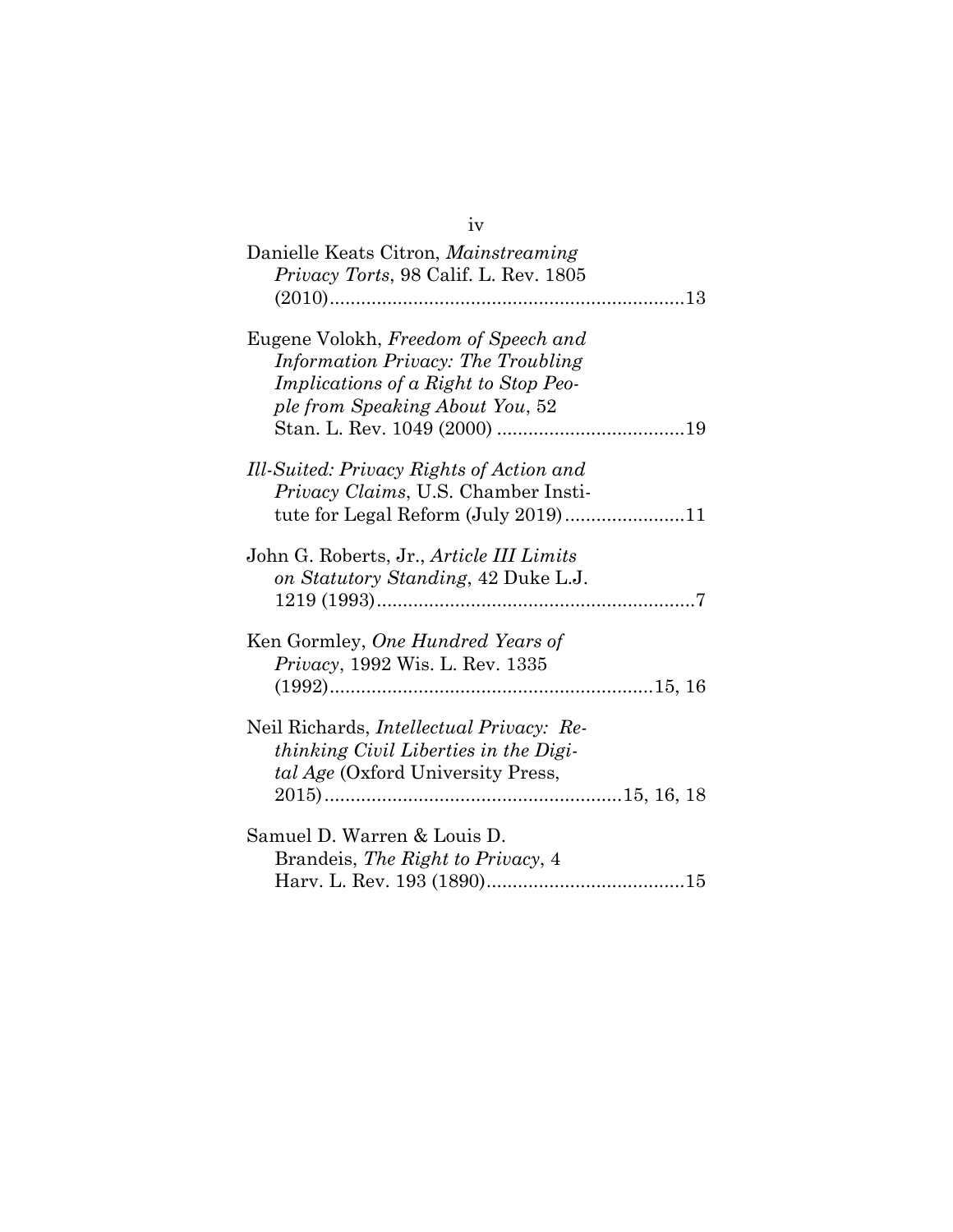### **INTEREST OF** *AMICUS CURIAE* **<sup>1</sup>**

TechFreedom is a non-profit, non-partisan public policy think tank based in Washington D.C. Its work on information technology policy issues rests on a belief that technology enhances freedom and freedom enhances technology.

TechFreedom has long been involved in debates over free speech and privacy and advocates for sensible and pragmatic approaches to complex and often misunderstood issues involving speech, data, and privacy. It believes that the freedom to collect, process, disseminate, and use data is essential, not just for the marketplace for goods and services, but also for the noncommercial "marketplace" of ideas, research, philanthropic causes, and politics.

TechFreedom is not an industry association. While it supports Facebook's petition for certiorari in this matter, it has criticized Facebook's privacy practices in the past and previously called for legal action against the company. TechFreedom submits this brief as a friend of the Court because it believes the Court should grant the petition and hold that procedural rights related to privacy do not warrant an ahistorical exception to this Court's standing doctrine.

<sup>&</sup>lt;sup>1</sup> No counsel for a party authored this brief in whole or in part and no person or entity other than TechFreedom and its counsel made a monetary contribution intended to fund the preparation and submission of this brief. All parties were given at least ten days' notice and consented to the filing of this brief.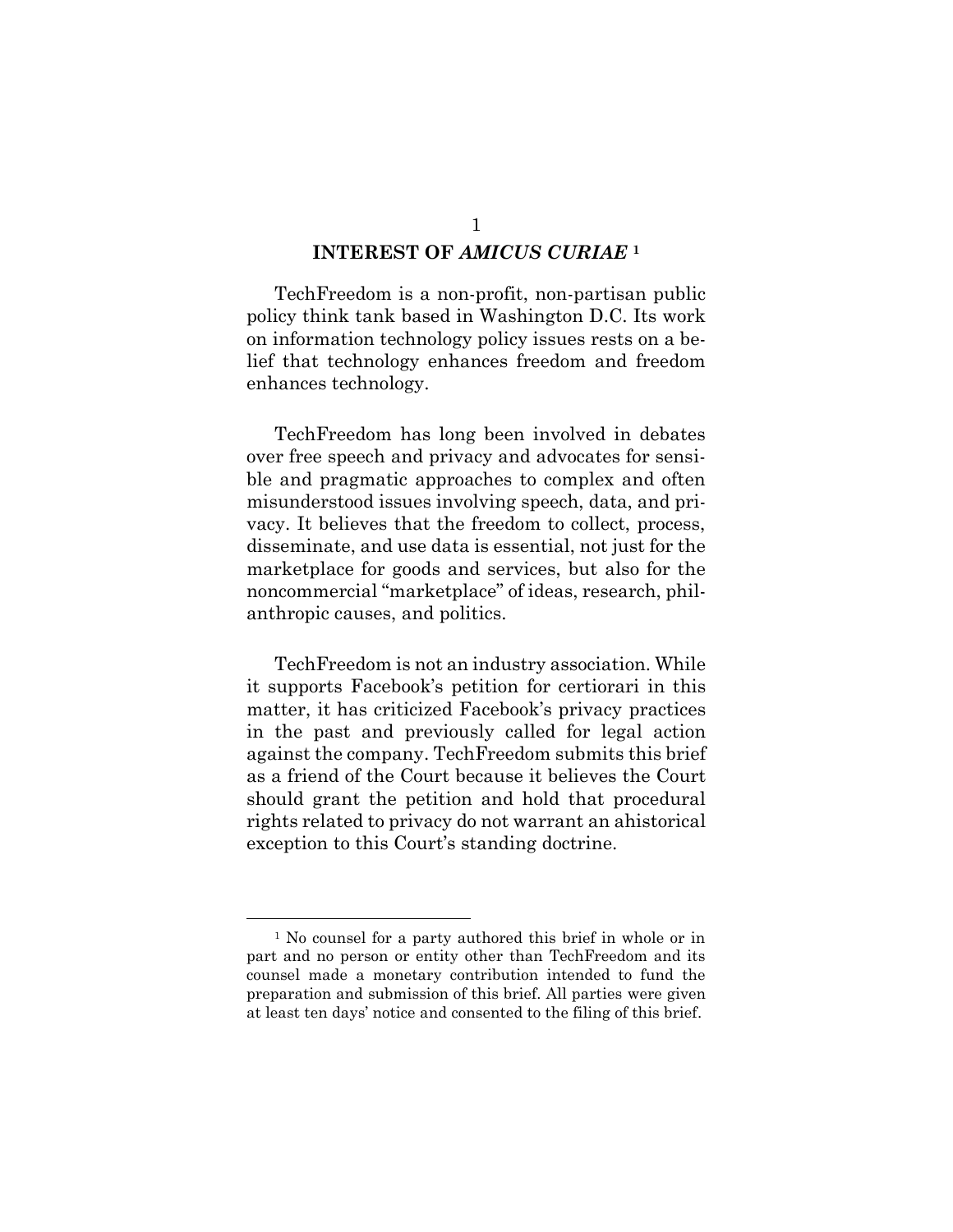TechFreedom is concerned that the lower court's decision gives States undue authority to predetermine federal courts' standing decisions and, in violation of this Court's precedent, materially lowers Article III's standing threshold. If uncorrected, this decision threatens to unleash a wave of costly, "no-harm" class action "strike suits" that would enable forumshopping plaintiffs' lawyers to file suits in the Ninth Circuit even when the law in question is from, say, Illinois. Traditional class-certification hurdles such as commonality and predominance could be rendered meaningless as anyone alleging a bare procedural violation of a federal or state privacy statute could seek multi-billion dollar statutory damages without showing a traditionally cognizable injury. The expense to Internet and technology businesses of defending such actions against millions of "similarly situated" plaintiffs and the threat of astronomical damages would create strong disincentives to defending even meritless claims.

This risk may impact Facebook's decision to offer useful products, including the facial recognition service at issue here. However, TechFreedom is concerned that smaller companies, who can less afford the increased exposure the decision below will engender, are likely to feel the greatest impact. Reducing Article III's injury-in-fact requirements may discourage innovative newcomers and dampen the relentless cycle by which past Internet giants have seen their dominance disrupted—a dynamic process that has kept the Internet open, innovative, and free for decades.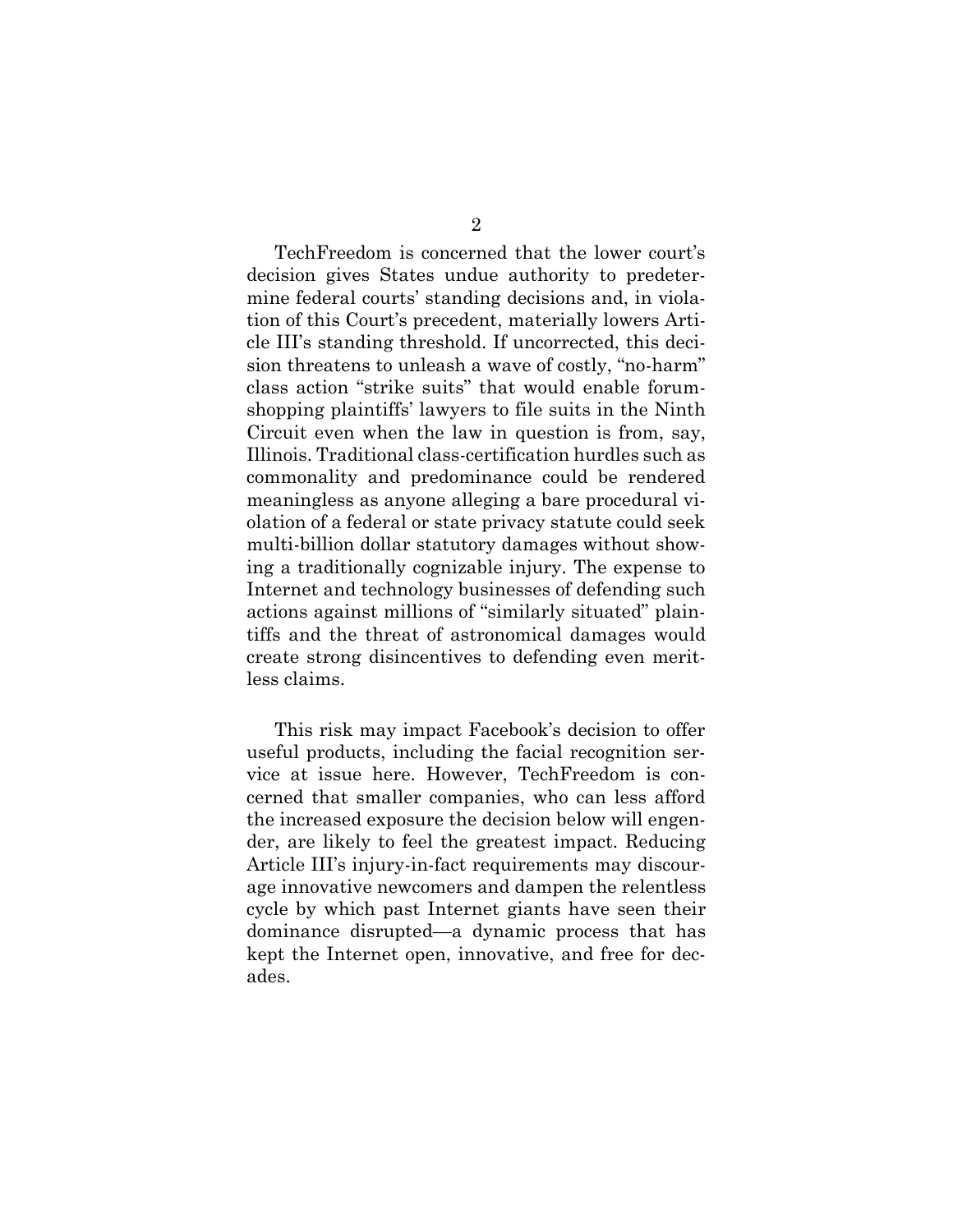## **SUMMARY OF ARGUMENT**

The Ninth Circuit's decision would confer automatic standing upon virtually any plaintiff who plausibly alleges a company has violated a privacy-related statute. Still more, it would recognize a redressable claim even where, as here, there is no allegation that plaintiffs were harmed by the violation. This standard erodes the traditional constitutional barriers to standing and grants excessive deference to States' legislative determinations. The States may confer rights by statute and may create statutory damages provisions to enforce those rights. But States' policy priorities and legislative judgments do not alter the constitutional minima of Article III standing, which must be met before litigants asserting state-law claims may gain access to federal courts.

<span id="page-7-0"></span>This Court held in *Spokeo, Inc. v. Robins* that plaintiffs who seek to establish Article III standing based on allegations of intangible harm arising from violation of a statute must show the alleged harm has a close relationship to a harm traditionally recognized as the basis for a lawsuit. 136 S. Ct. 1540, 1549 (2016). The decision below held that a defendant's violation of the notice-and-consent provisions of Illinois's Biometric Information Privacy Act causes an intangible harm that is closely related to a traditionally compensable harm—violation of one's right to control information about himself or herself. This erroneous conclusion sweeps all historic privacy interests into a single, generalized "right to privacy," ignoring the traditional distinctions between limitations on government searches and seizures on the one hand and ex-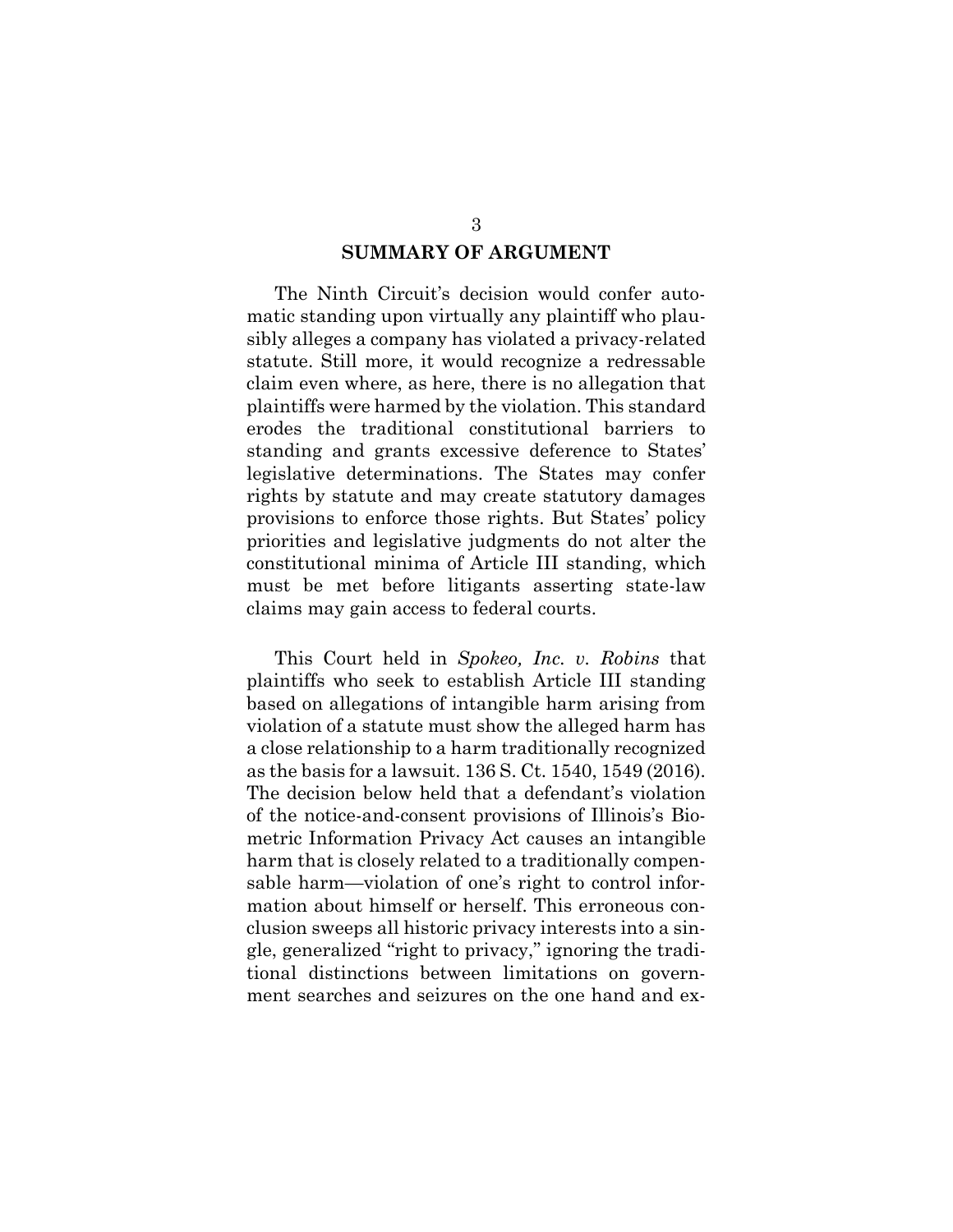changes of private information between private parties on the other. Before the turn of the twentieth century, common law courts generally did *not* recognize causes of action or injuries grounded solely on the alleged inability to control information about oneself. Even in more recent decades as some privacy torts have been recognized, plaintiffs almost never recover for common law claims sounding in privacy due to the frequent absence of any traditionally redressable injury. Here, the plaintiffs seek a multi-billion-dollar judgment while admitting that they have sustained no injuries apart from the desire to see Illinois's public-welfare law enforced. The Ninth Circuit's decision that the plaintiffs have Article III standing has no historical basis in the law and is contrary to this Court's standing precedent.

Because the Ninth Circuit's decision relinquishes judicial responsibility to interpret the constitutional requirements of standing and departs from this Court's decision in *Spokeo*, the Court should grant certiorari. Failure to do so will exacerbate the significant, growing confusion among federal courts on the proper application of *Spokeo*.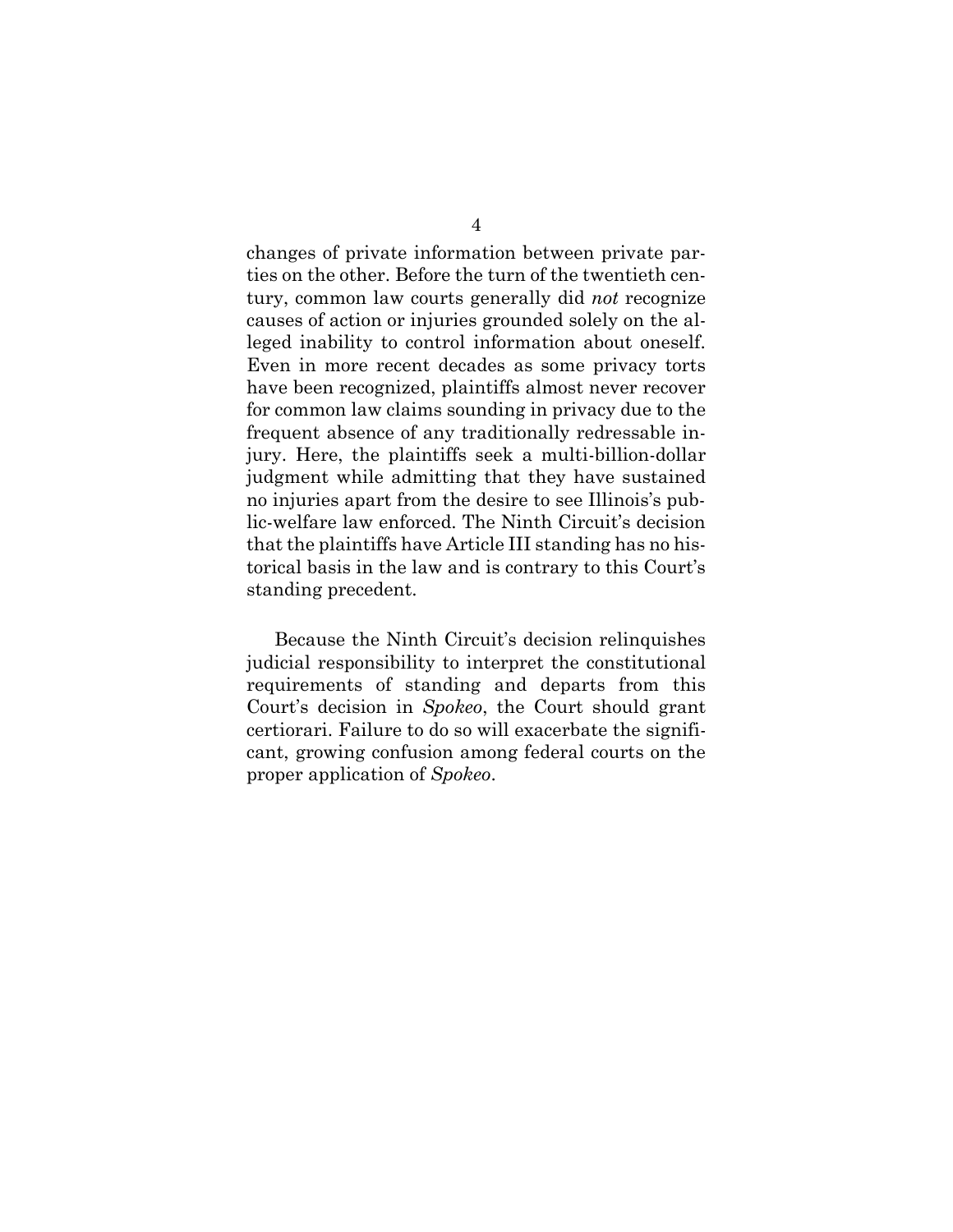#### **REASONS FOR GRANTING THE PETITION**

#### **I. The Ninth Circuit's Decision Cedes Judicial Authority to Decide What Constitutes Injury in Fact to State Legislatures**

Respondent class representatives sued Facebook under Illinois's Biometric Information Privacy Act, 740 Ill. Comp. Stat. 14/1 *et seq.* ("BIPA"), in the Northern District of California. Invoking an Illinois statute that plaintiffs' lawyers have increasingly wielded nationwide in federal courts, Respondents allege that Facebook collected their biometric identifiers to generate facial templates without securing their written release or "establishing a compliant retention schedule." Pet. App. at 7a. They do not allege that they suffered any injury traditionally cognizable under Article III. Facebook thus moved to dismiss for want of standing.

In affirming the district court's denial of Facebook's motion to dismiss, the Ninth Circuit held that Facebook's alleged violations, while procedural, "would necessarily violate [Respondents'] substantive privacy interests" and presumed that this violation was an injury in fact sufficient to confer standing. *Id.* at 21a. According to the Ninth Circuit, "the procedural protections in BIPA" are "particularly crucial in our digital world" and the violation of these procedures *alone* is a "concrete injury-in-fact sufficient to confer Article III standing." *Id.* (quoting *Rosenbach v. Six Flags Entm't Corp.*, 129 N.E.3d 1197, 1206 (Ill. 2019)). This decision warrants review both because it would confer standing upon plaintiffs who have not suffered injuries in fact and because it grants undue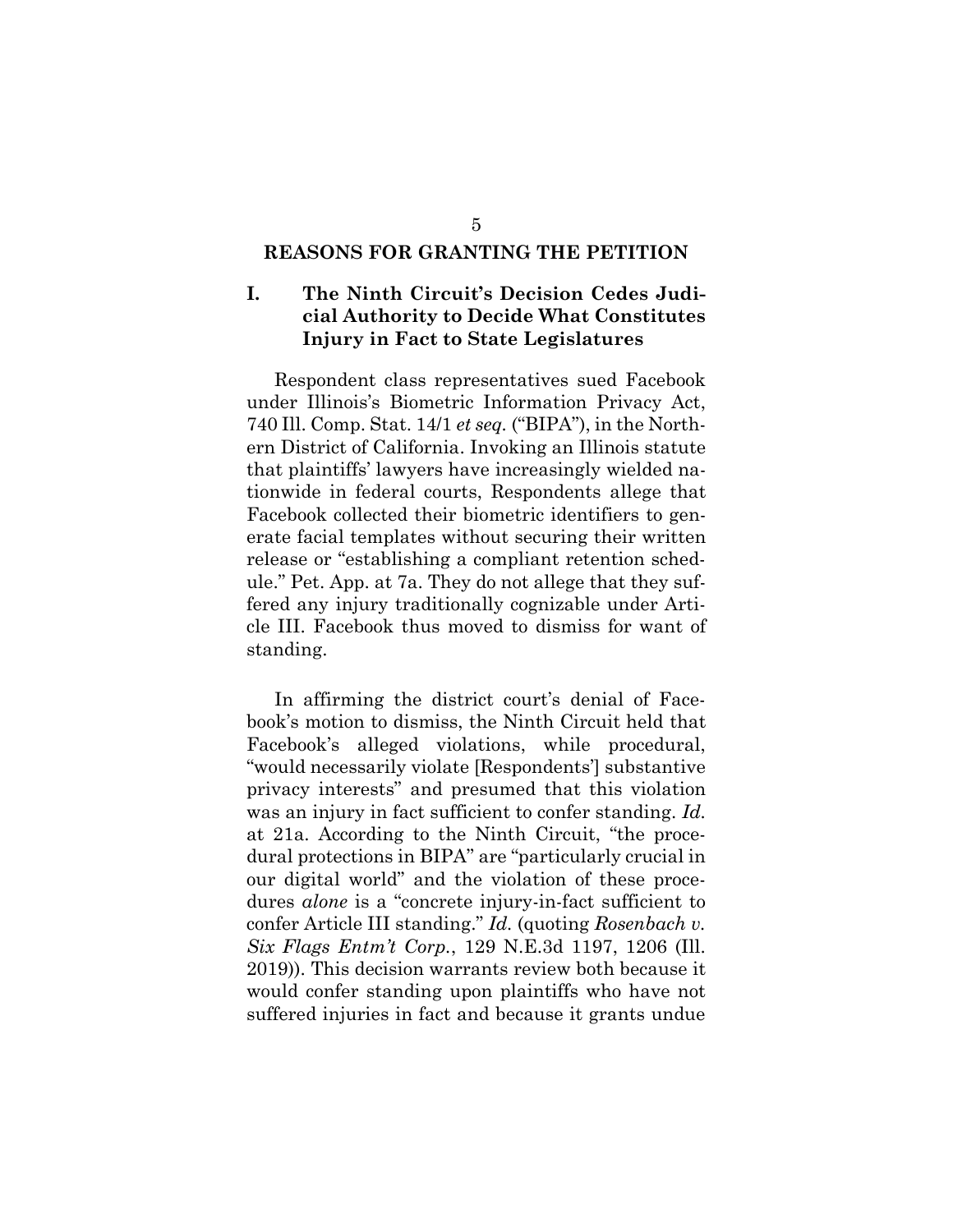weight to Illinois's legislative determinations in deciding when an alleged violation of BIPA is redressable in federal court.

<span id="page-10-0"></span>This Court has held that the injury-in-fact requirement "is not an 'ingenious academic exercise in the conceivable'"; it requires "a factual showing of perceptible harm."<sup>2</sup> "Abstract injury is not enough." *O'Shea v. Littleton*, 414 U.S. 488, 494 (1974). While an intangible harm may suffice, it must be "concrete" and have "a close relationship to a harm that has traditionally been regarded as providing a basis for a lawsuit in English or American courts." *Spokeo, Inc. v. Robins*, 136 S. Ct. 1540, 1549 (2016) (citing *Vt. Agency of Nat. Res. v. United States ex rel. Stevens*, 529 U.S. 765, 775–77 (2000)).

This Court has recognized that federal and state legislatures may create new "legal rights, the invasion of which creates standing" to sue in federal court. *Lujan*, 504 U.S. at 578 (quoting *Warth v. Seldin*, 422 U.S. 490, 500 (1975)). But an injury in law is not necessarily an injury in fact. This Court distinguishes mere violations of a statutory right from violations of

<span id="page-10-1"></span><sup>2</sup> *Summers v. Earth Island Inst.*, 555 U.S. 488, 499 (2009) (quoting *Lujan v. Defenders of Wildlife*, 504 U.S. 555, 566 (1992)).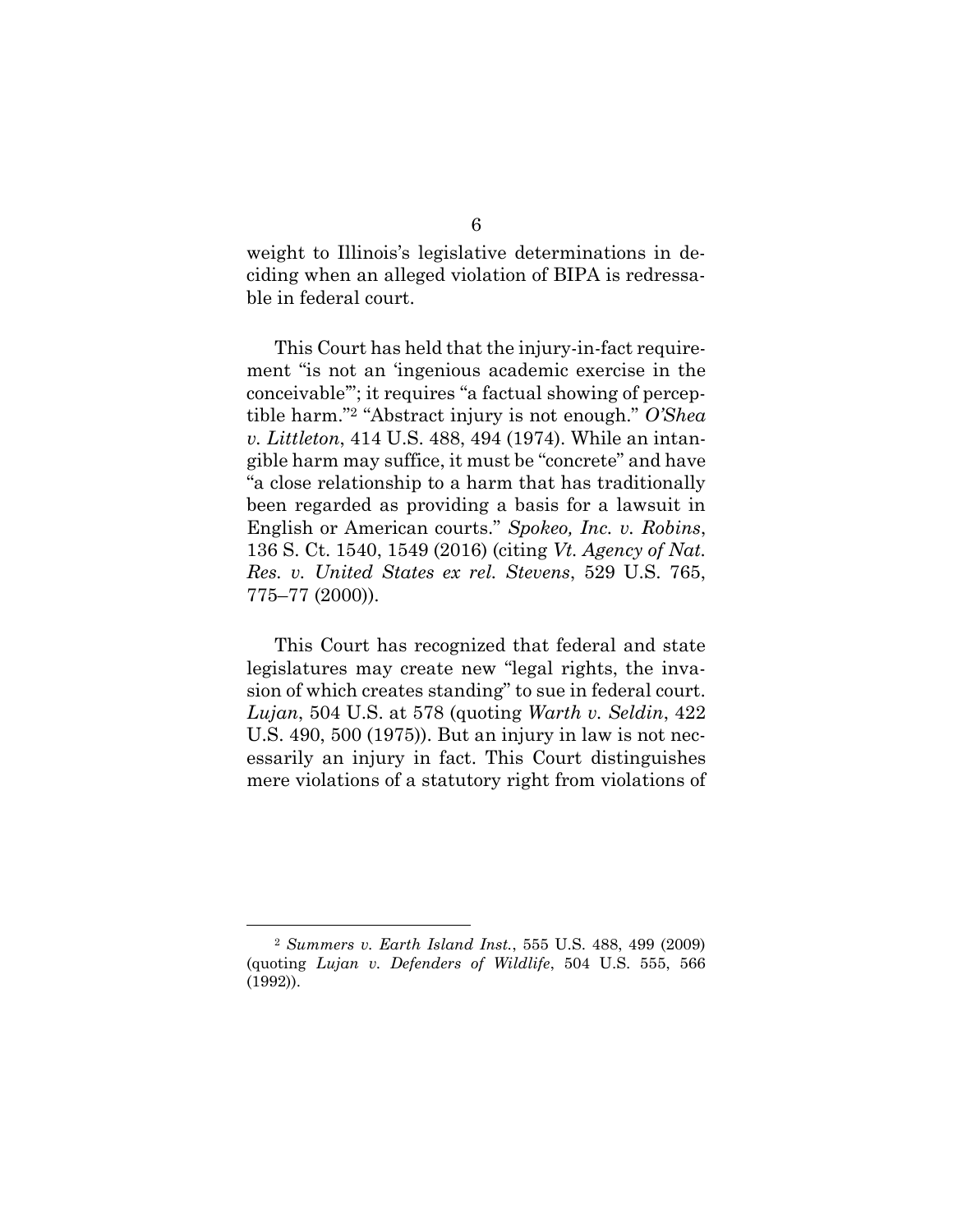#### a statutory right *that results in a concrete, particularized injury in fact giving rise to standing*. 3

<span id="page-11-2"></span>The injury-in-fact requirement is a constitutional "hard floor" that "cannot be removed." *Summers*, 555 U.S. at 497. "The need to insist upon meaningful limitations on what constitutes injury for standing purposes . . . flows from an appreciation of the key role that injury plays in restricting the courts to their proper function in a limited and separated government." John G. Roberts, Jr., *Article III Limits on Statutory Standing*, 42 Duke L.J. 1219, 1224 (1993). Federal courts are inherently courts of limited jurisdiction,<sup>4</sup> and this Court has never held, in *Spokeo* or elsewhere, that a plaintiff may bring suit for a violation of a legislatively created right without a concrete injury in fact.<sup>5</sup> Doing so would disturb the separation of powers, because Congress, much less a State, may not

<sup>3</sup> *Compare Sierra Club v. Morton*, 405 U.S. 727 (1972), *with Trafficante v. Metro. Life Ins. Co.*, 409 U.S. 205, 209 (1972) ("injury in fact to petitioners, the ingredient found missing in [*Sierra Club*, 405 U.S. 727], is alleged here").

<span id="page-11-0"></span><sup>4</sup> *Milwaukee v. Illinois*, 451 U.S. 304, 334 (1981) (citing *Erie R. Co. v. Tompkins*, 304 U.S. 64, 78 (1938)).

<span id="page-11-1"></span><sup>5</sup> *See Warth*, 422 U.S. at 501 ("Art. III's requirement remains: the plaintiff must still allege a distinct and palpable injury to himself, even if it is an injury shared by a large class of other possible litigants.").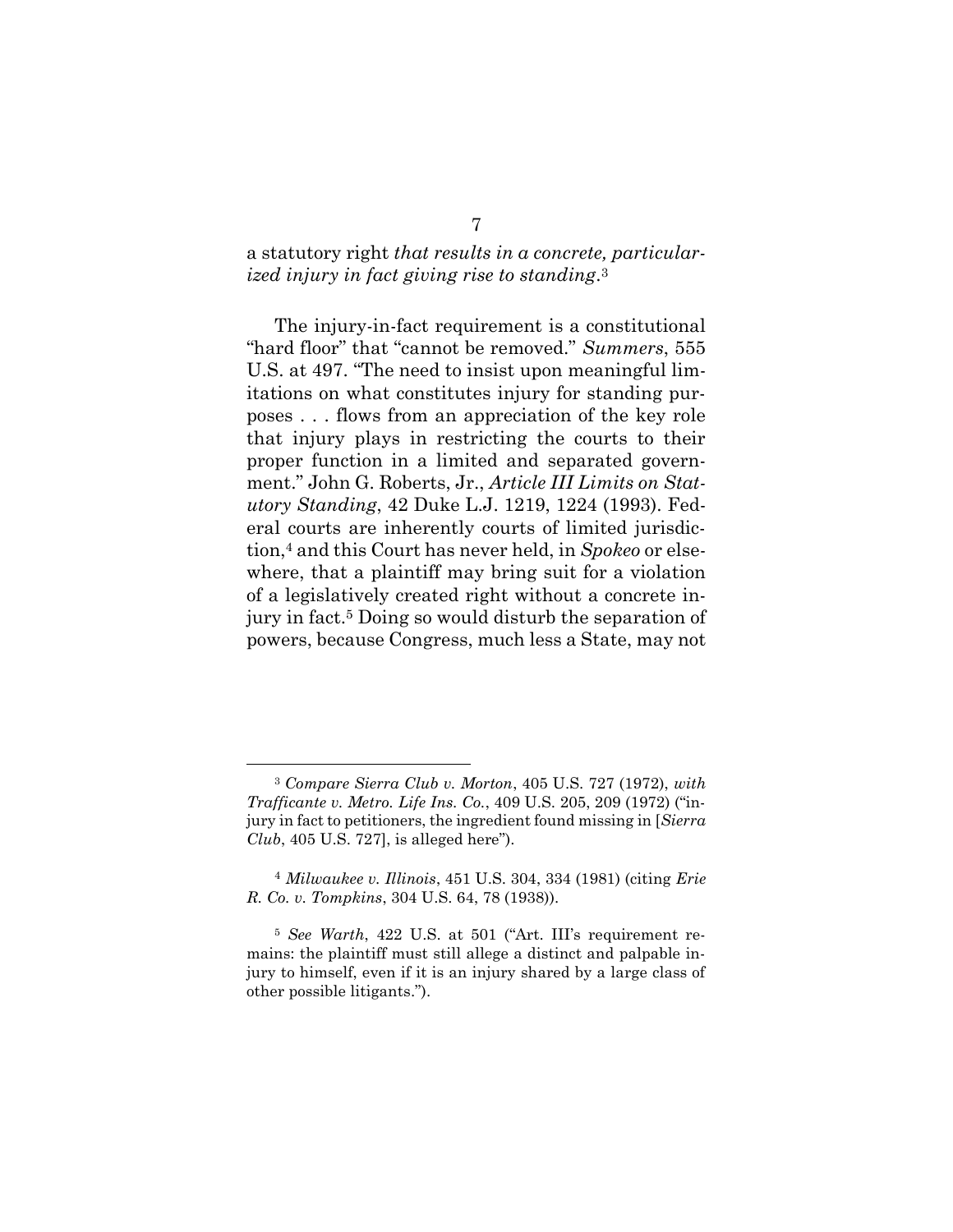direct a federal court to hear a case in which Article III's requirements are not met.<sup>6</sup>

The judiciary's authority to interpret standing is a critical check on legislative overreach. Yet the Ninth Circuit presumes that an injury in fact sufficient to confer standing exists wherever a violation of a legally-created right is plausibly alleged, at least in the context of a privacy claim. Purporting to apply *Spokeo*, the court below concluded that violation of procedures intended to protect "biometric privacy rights" necessarily amounts to a violation of the underlying substantive rights. Pet. App. at 18a, 21a. The court thus found standing regardless of the presence of a harm that is traditionally justiciable, or that is concrete rather than abstract or hypothetical. That is, the Ninth Circuit's analysis does not consider whether Respondents alleged any real harm.

The Ninth Circuit's misapplication of *Spokeo*, if not corrected, would reduce constitutional standing to a formality: it would confer automatic standing on virtually any plaintiff who plausibly alleges that a business violated a procedural requirement of a privacy statute, even where, as here, there is no allegation that anyone was harmed by the violation. The only "injury" that an individual plaintiff or putative class representative would be required to allege, under the

<sup>6</sup> Roberts, *supra*, 42 Duke L.J. at 1226 (noting Congress may "expand standing to the full extent permitted by Art. III," but it may not constitutionally "direct[] the federal courts to hear a case in which the requirements of Article III are not met") (citing *Gladstone, Realtors v. Vill. of Bellwood*, 441 U.S. 91, 100 (1979)).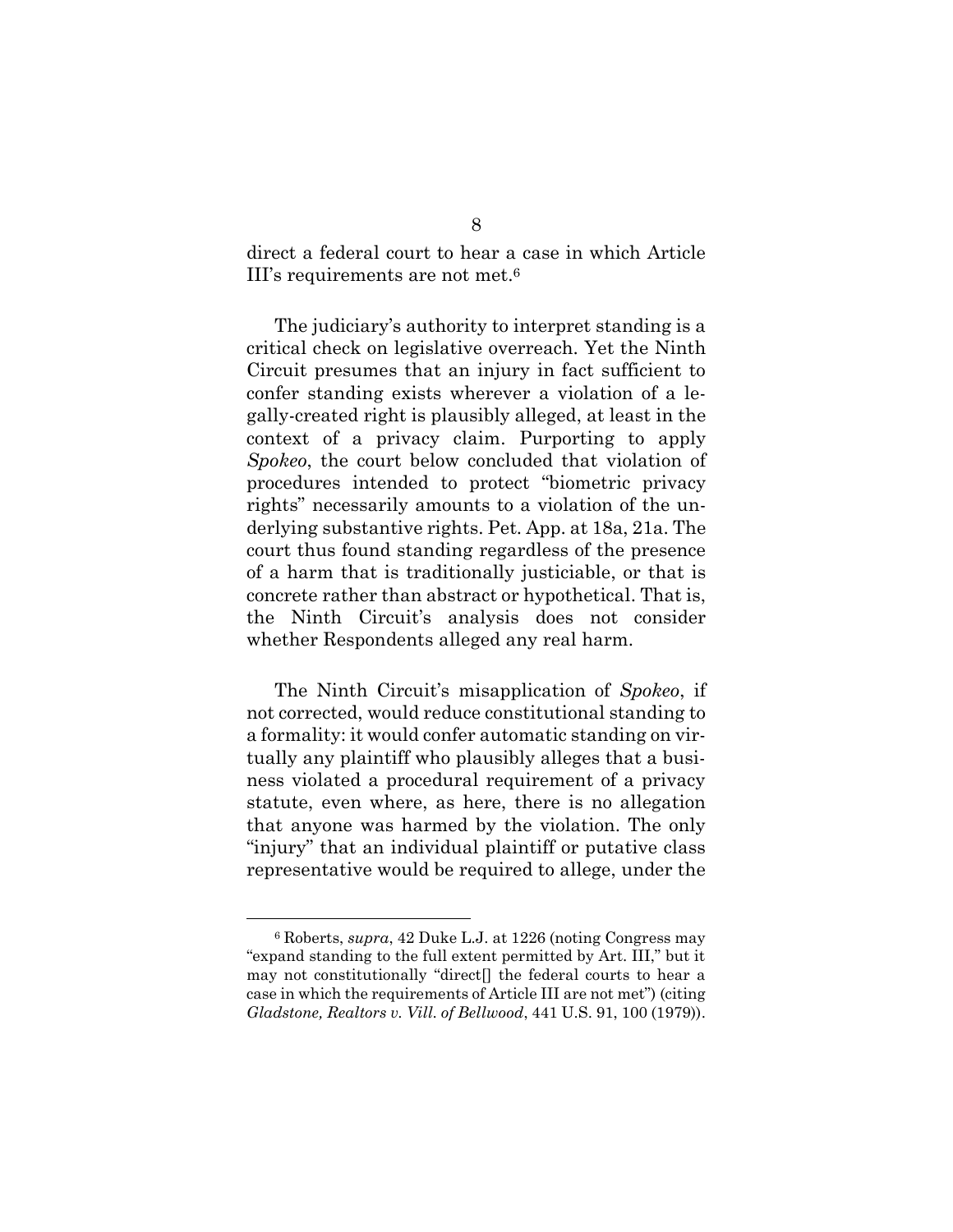Ninth Circuit's formulation, is a violation of a procedure intended to safeguard an underlying or adjacent "substantive privacy interest"—*even in the absence of an actual or imminent threat to that privacy interest*. *See* Pet. App. at 20a–21a (holding that violation of the notice-and-consent requirements alone was a concrete injury to the Respondents' biometric privacy rights).

TechFreedom is concerned that the Ninth Circuit's decision allows state legislative determinations to dictate the federal judiciary's power to determine the presence of a "case or controversy" whenever "privacy" interests are implicated.

The federal judiciary cannot adopt the Illinois General Assembly's statutory standing determinations without independently performing the required federal constitutional standing analysis. The Ninth Circuit's decision *assumes*, out of regard for the newly created biometric privacy rights BIPA seeks to protect, that "[a]ny person aggrieved" under BIPA has suffered a sufficiently concrete injury in fact.

But this analysis effectively assigns the federal judiciary's obligation to independently interpret the Article III minima of standing to state legislatures. The Constitution does not admit of such a standing shortcut. A State's actions in creating new rights, drafting new procedural requirements to safeguard those rights, and authorizing statutory damages to protect those rights, do not in themselves amount to a redressable case or controversy. This is especially true in the realm of privacy injuries lacking any real-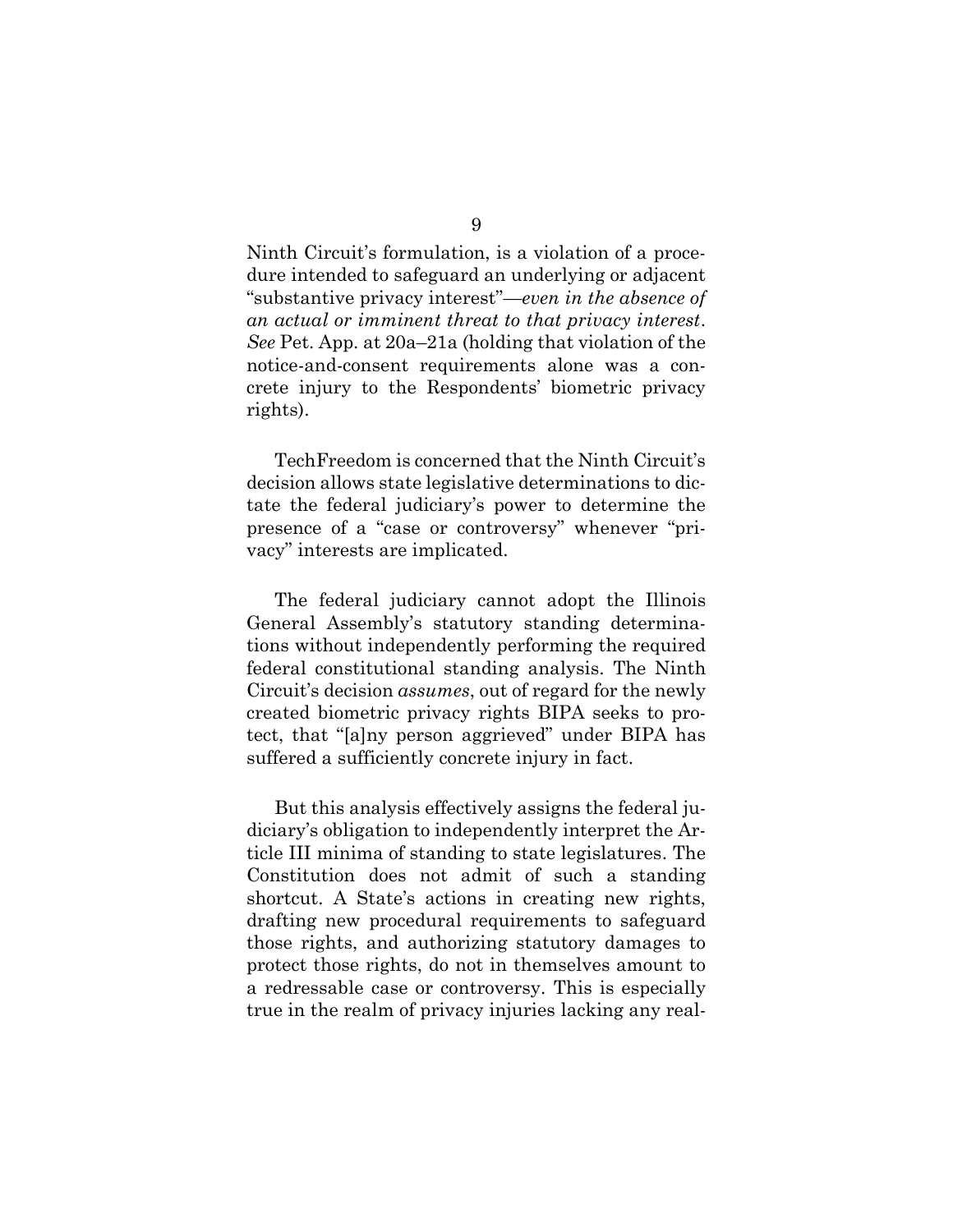world effect, which are traditionally *not redressable* because they are ephemeral and often attenuated. *See*  Section II, *infra* (discussing the very limited historical recognition of privacy-based torts, their intersection and potential conflict with First Amendment-protected speech, and their non-redressability absent actual harm).

This Court's precedents have never allowed such legislative bootstrapping. "Congress cannot erase Article III's standing requirements by statutorily granting the right to sue to a plaintiff who would not otherwise have standing." *Spokeo*, 136 S. Ct. at 1547–48 (quoting *Raines v. Byrd*, 521 U.S. 811, 820 n.3 (1997); citing *Gladstone*, 441 U.S. at 100 ("[i]n no event . . . may Congress abrogate the Art. III minima")). The Illinois General Assembly certainly cannot do what Congress cannot.

<span id="page-14-0"></span>TechFreedom does not deny that Illinois may grant a private right of action to individuals "aggrieved" by Facebook's alleged violation. However, Illinois's decision to create a private right of action does not confer automatic standing in federal court to every member of the public who discovers a technically deficient BIPA notice. Federal courts must still perform the required constitutional analysis because "[a]n interest unrelated to injury in fact is insufficient to give a plaintiff standing" and any other result would mean that every injury in law amounts to a presumed constitutional injury in fact. *Vermont Agency*, 529 U.S. at 772.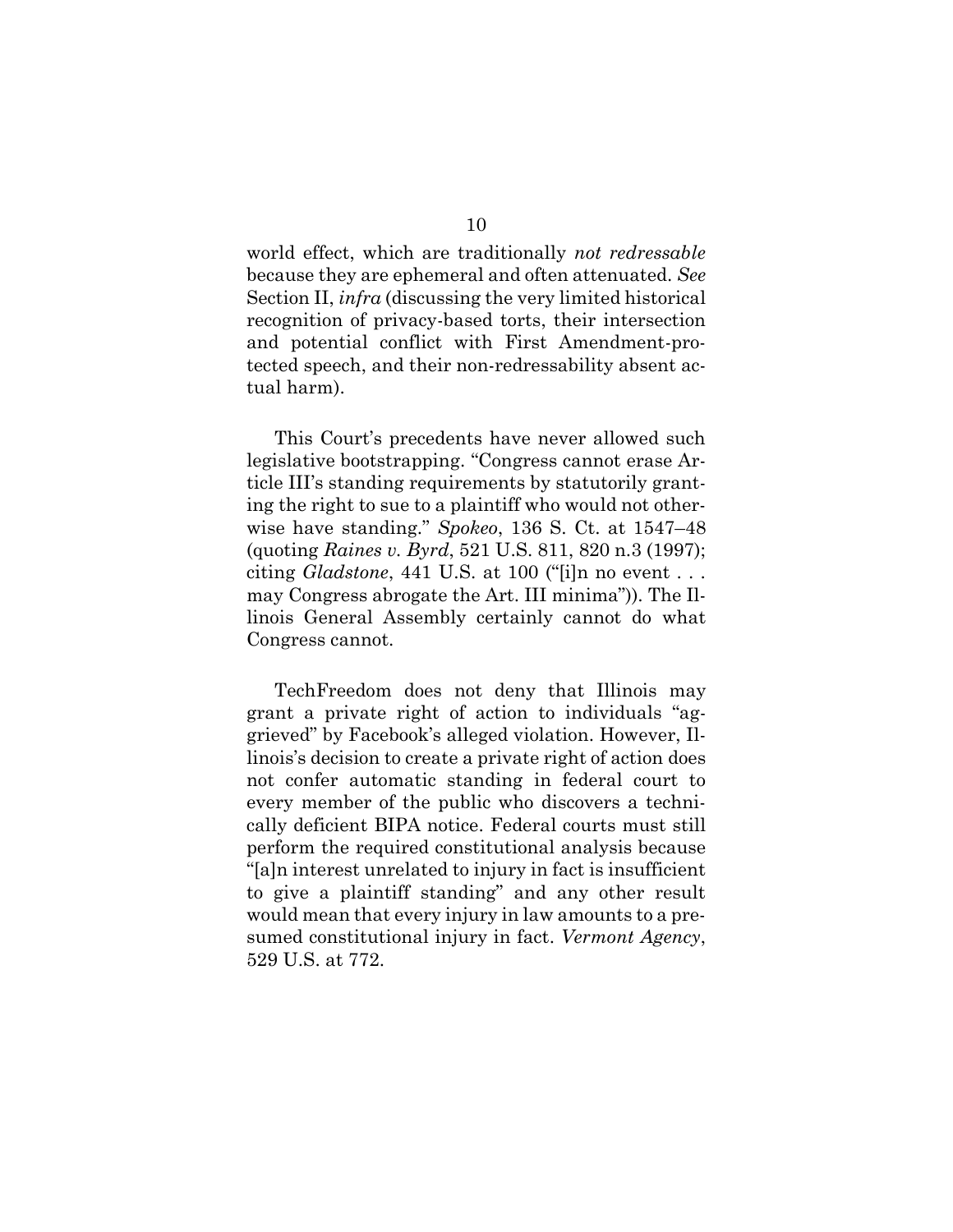<span id="page-15-0"></span>Since *Spokeo*, the district courts have seen repeated efforts to enforce state-statutory private rights of action and damages provisions against Internet and technology companies. *See, e.g.*, *Rivera v. Google, Inc.*, 366 F. Supp. 3d 998, 1001, 1014 (N.D. Ill. 2018) (dismissing BIPA claim for lack of subject matter jurisdiction); *Monroy v. Shutterfly, Inc.*, 2017 U.S. Dist. LEXIS 149604 at \*26 (N.D. Ill. 2017) (denying motion to dismiss and "declin[ing] to hold that a showing of actual damages is necessary in order to state a claim under BIPA"). Confusion after *Spokeo* has spawned an epidemic of *in terrorem* class actions mired in alleged legislatively-created privacy interests. <sup>7</sup> Granting review would allow the Court to clarify the proper role of state legislative determinations in determining federal court standing.

<span id="page-15-3"></span><span id="page-15-2"></span><span id="page-15-1"></span><sup>7</sup> *See Ill-Suited: Privacy Rights of Action and Privacy Claims*, U.S. Chamber Institute for Legal Reform (July 2019), [https://bit.ly/2Q9csP8.](https://bit.ly/2Q9csP8) TechFreedom shares the concern of other Amici who have discussed the societal consequences of the wave of *in terrorem* litigation that would ensue if the Ninth Circuit's decision were not corrected. *See* Brief of Washington Legal Foundation as *Amicus Curiae* In Support of Petitioner, at 11–14 (collecting sources discussing defendants' disincentives to litigate after the class certification stage and discussing plaintiffs attorneys' "powerful incentive" to aggregate ever-larger statutory damages claims as class action strike suits). In addition to a proliferation of strike suits under BIPA, the Ninth Circuit's decision may lead to the erosion of traditional barriers to standing under other statutes that include private rights of action that are frequently the subject of class action litigation, including but not limited to the Telephone Consumer Protection Act, 47 U.S.C. § 227(b)(3), and the Truth in Lending Act, 15 U.S.C. § 1640(a)(1).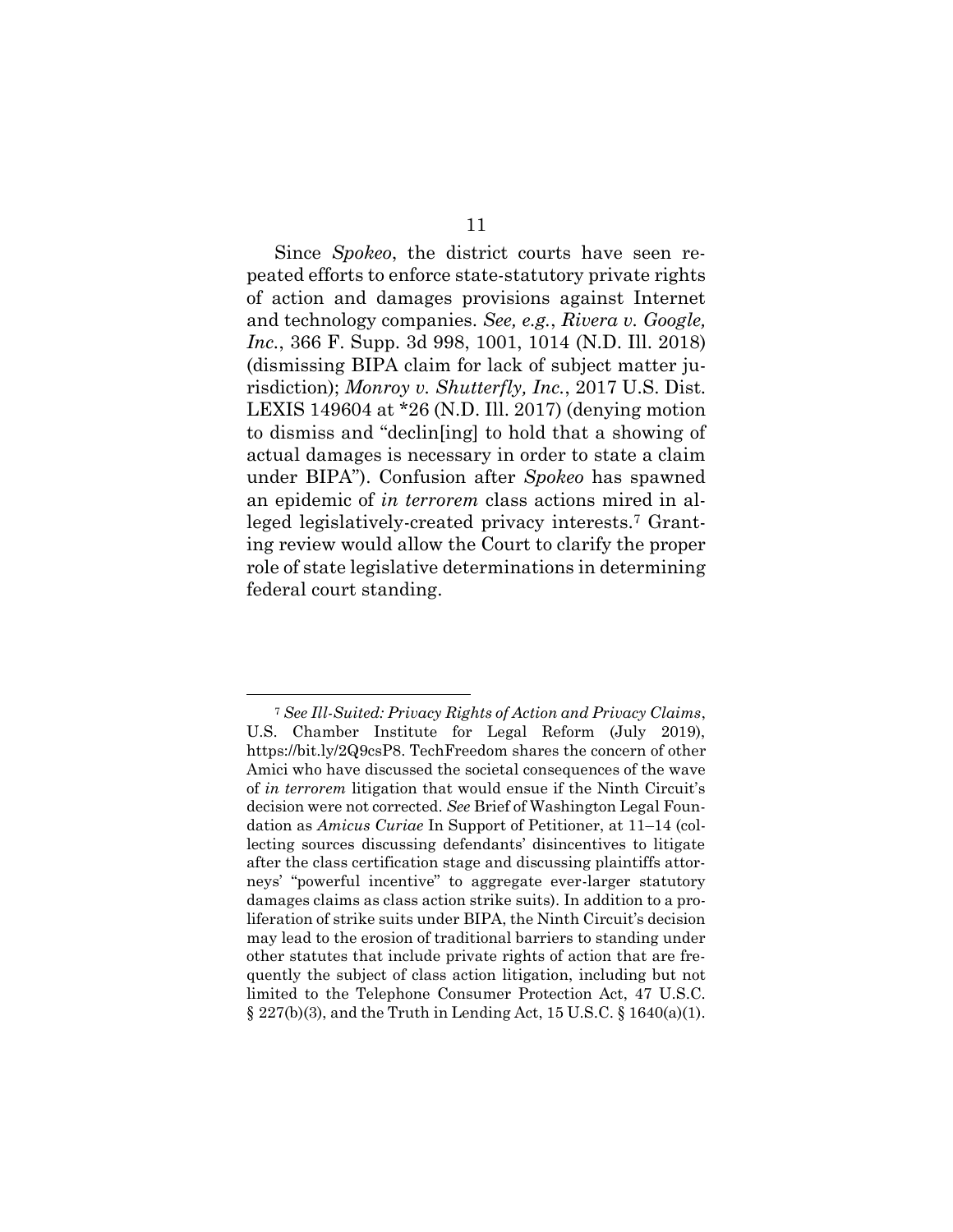#### **II. Invasion of Privacy Is Not a Traditional Harm Giving Rise to a Private Right of Action Unless Plaintiffs Show Actual Harm**

Recognizing the violation of "statutory requirements" intended to protect individuals' biometric privacy as a species of intangible harm, the Ninth Circuit examined whether "invasion of an individual's biometric privacy rights 'has a close relationship to a harm that has traditionally been regarded as providing a basis for a lawsuit in English or American courts.'" Pet. App. at 18a–21a (quoting *Spokeo*, 136 S. Ct. at 1549). Based on this examination, the Ninth Circuit incorrectly concluded that violations of "privacy rights" are traditionally recognized as actionable under the common law. This Court should grant Facebook's petition in order to correct the Ninth Circuit's inaccurate review of the relevant history.

#### **A The Decision Below Confused General Regard for Personal Privacy with an Actionable Right to Assert Privacy Torts**

Historically, the common law did not (and still does not) recognize injuries grounded solely on individuals' alleged inability to control information about themselves. Even as novel privacy tort theories have emerged in the last 130 years, plaintiffs asserting privacy-based claims almost never recover where they cannot allege resulting emotional or economic damages. To this day, the overwhelming weight of precedent militates against recognizing no-harm violations of statutory privacy rights as a "traditional" basis for a lawsuit or as grounds for standing in federal court.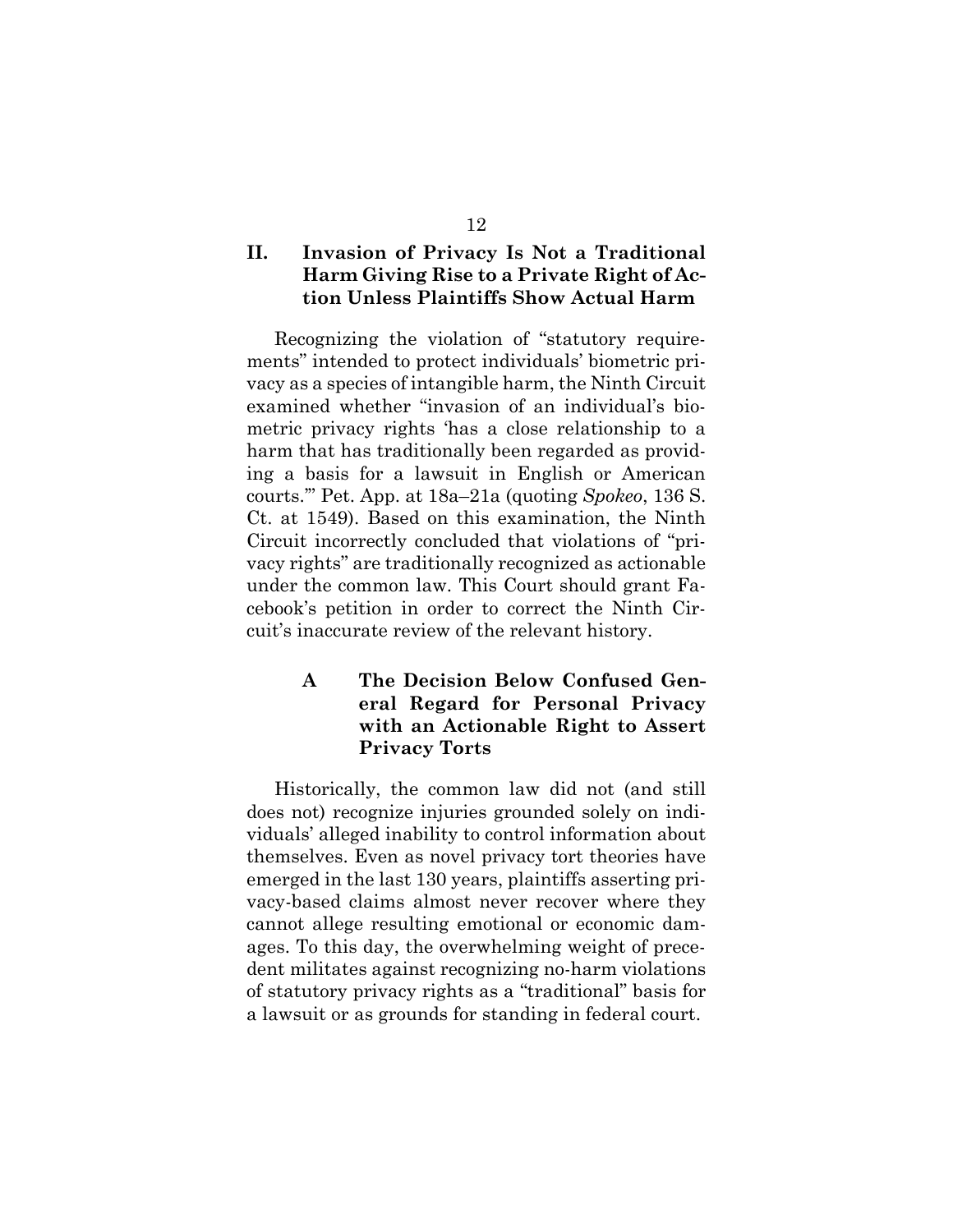In very limited circumstances, intangible injuries based on statutory violations may satisfy Article III's concreteness requirement, but the injury-in-fact requirement is not satisfied by the allegation of "bare procedural violation[s], divorced from any concrete harm . . . ." *Spokeo*, 136 S. Ct. at 1549 (quoting *Summers*, 555 U.S. at 496 ("deprivation of a procedural right without some concrete interest that is affected by the deprivation . . . is insufficient to create Article III standing")).

<span id="page-17-1"></span><span id="page-17-0"></span>In seeking an historic basis for a private right of action for alleged privacy violations, the Ninth Circuit ignored the generally-accepted rule that between private parties a privacy-related harm must be real whether economic or otherwise—and cannot be ephemeral or attenuated. Although scholars routinely advocate for recognition of a "general right to privacy…," "the majority of courts have ruled that [privacy] injuries … are too speculative and hypothetical, too reliant on subjective fears and anxieties, and not concrete or significant enough to warrant recognition." Daniel J. Solove & Danielle Keats Citron, *Risk and Anxiety: A Theory of Data-Breach Harms*, 96 Tex. L. Rev. 737, 741 & nn.20–22 (2018) (collecting cases). Absent a concrete showing of traditional harm (economic, physical, or emotional), "concern that privacy claimants could recover for trivialities given the ethereal nature of the alleged harm" has thwarted those seeking judicial relief. Danielle Keats Citron, *Mainstreaming Privacy Torts*, 98 Calif. L. Rev. 1805, 1825 (2010).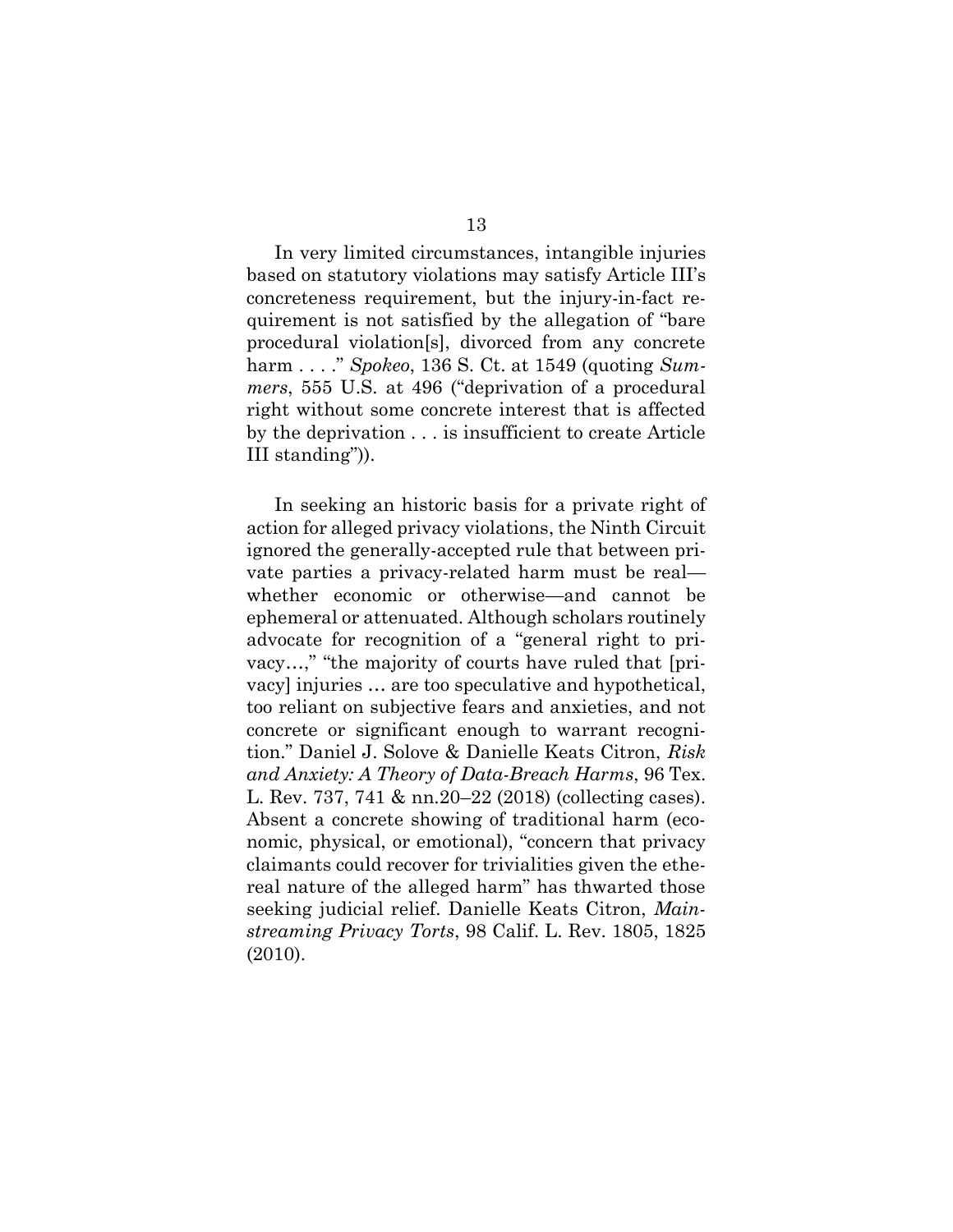The decision below embraces the speculative, insubstantial harms—or anticipated harms—that this Court's standing doctrine has historically rejected. *See* Facebook Petition, at 25–27 (highlighting the decision below's inconsistency with this Court's "concreteness" and "imminence" requirements). The lower court's decision also conflates this Court's historical pronouncements regarding the right against unreasonable searches and seizures by the government under the Fourth Amendment for an actionable right against invasion of privacy by private individuals.<sup>8</sup>

<span id="page-18-1"></span><span id="page-18-0"></span>Hypothetical fears based on the possible impact of rapid technological change inform the delineation of individuals' "reasonable expectation of privacy" under the Fourth Amendment. This Court has suggested in that context that individuals could be "at the mercy of advancing technology" if courts did not consider both current technology and "more sophisticated" future developments when deciding where reasonable privacy expectations begin and end. *Kyllo v. United States*, 533 U.S. 27, 35–36 (2001); *see also Carpenter v. United States*, 138 S. Ct. 2206, 2216–17 (2018) (reviewing the expectation of privacy in cell-site location data). While advances in technology may bear on whether a privacy right exists or has been violated in any number of contexts, the question of *standing to sue in federal court based on such a right* requires an altogether different analysis. The required Article III

<sup>8</sup> *See* Pet. App. at 17a–18a (citing this Court's recent Fourth Amendment jurisprudence as evidence of judicial concern for "enhanced technological intrusions on the right to privacy").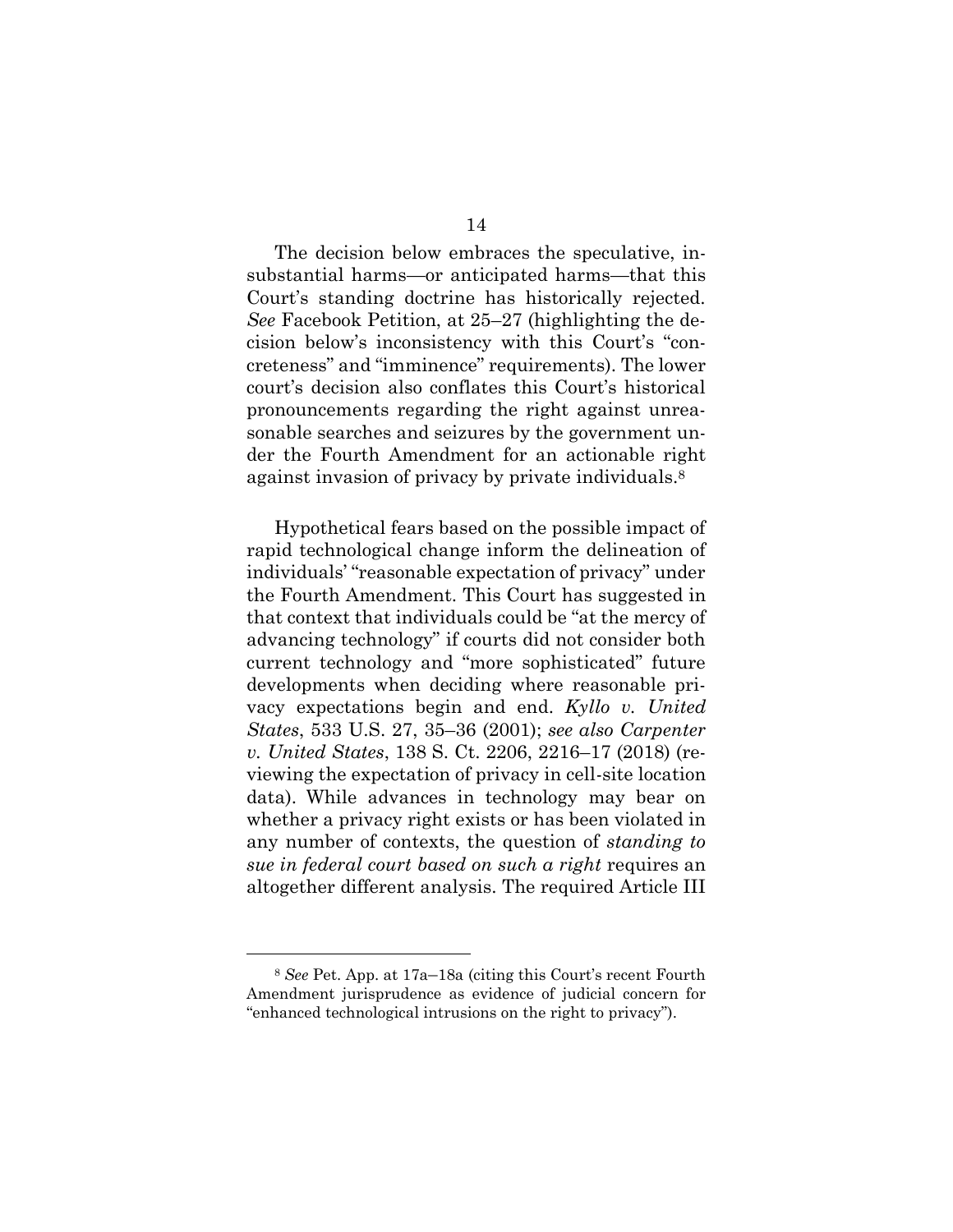injury-in-fact analysis is immutable. It persists despite advances in technology and changing conceptions of reasonableness.

If left uncorrected, the Ninth Circuit's standard threatens to give sanction to a torrent of statutory damages lawsuits that would further exacerbate the confusing state of post-*Spokeo* standing decisions among the circuit courts.

#### <span id="page-19-2"></span>**B The Decision Below Perpetuates an Ahistorical Fiction That Conflates Injury at Law with Injury in Fact**

<span id="page-19-1"></span><span id="page-19-0"></span>The Ninth Circuit's misreading of the historical redressability of private privacy claims begins, innocently enough, with a nod to Samuel D. Warren and Louis D. Brandeis's seminal article, *The Right to Privacy*, 4 Harv. L. Rev. 193 (1890). The Ninth Circuit cites *The Right to Privacy* as exemplifying (rather than departing from) the redressability of such claims under the common law. Yet, while *The Right to Privacy* remains a foundational expression of privacy law *theory*, "[i]t was as brilliant as it was loose with the existing Anglo-American legal precedent, which did not really protect a right to privacy at all." Neil Richards, *Intellectual Privacy: Rethinking Civil Liberties in the Digital Age* 17 (Oxford University Press, 2015) (hereinafter, *Intellectual Privacy*). Even in 1890, Warren and Brandeis were "full of optimism" but "light on hard precedent." Ken Gormley, *One Hundred Years of Privacy*, 1992 Wis. L. Rev. 1335, 1345 (1992). According to Gormley: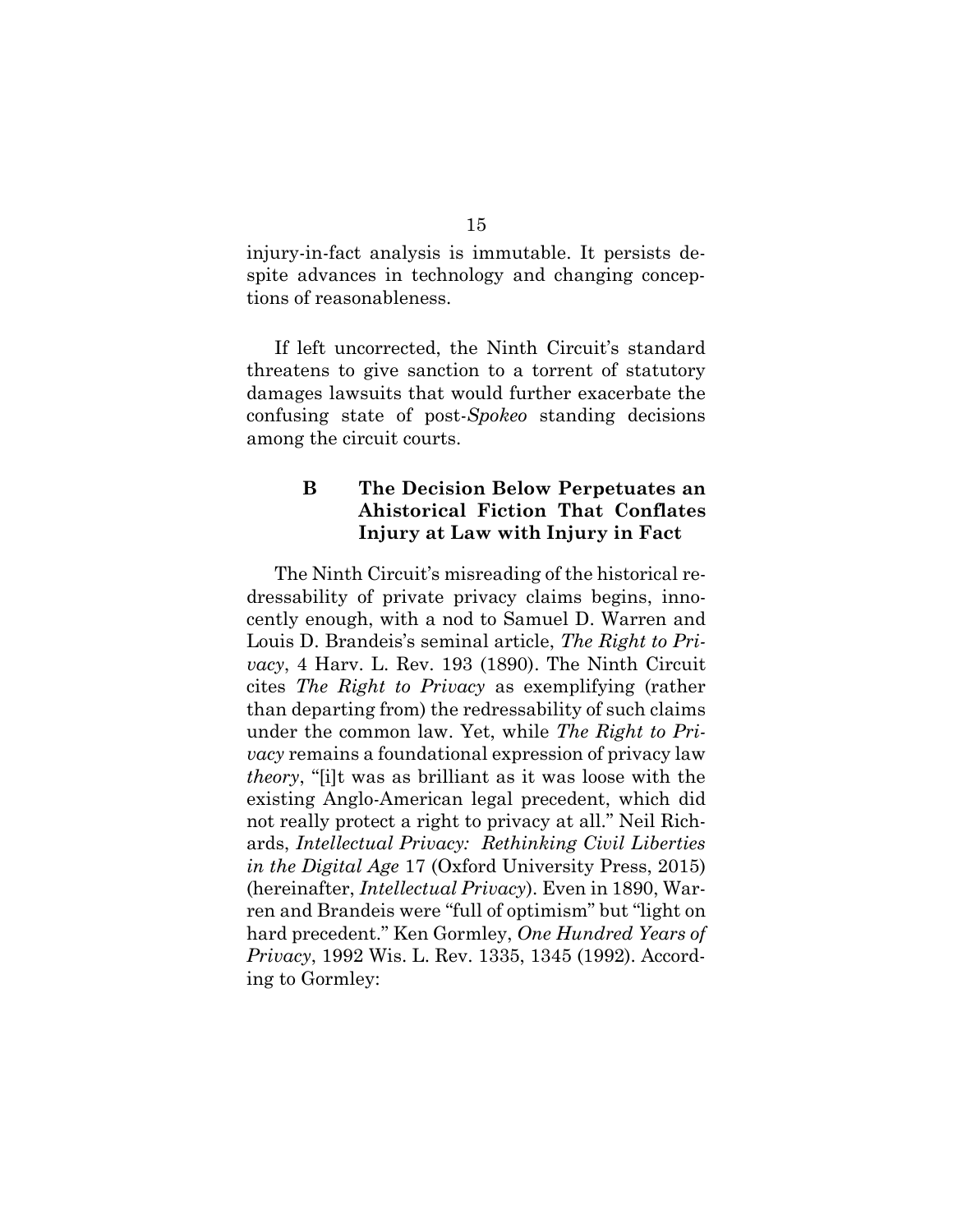If one takes the time to dust off and read the rather colorful hodgepodge of English, Irish and American cases assembled by Warren and Brandeis, one is singularly impressed with the fact that *a right to privacy clearly did not exist in any of those jurisdictions in the year 1890*. Although [Warren and Brandeis] concluded the article by poetically suggesting that this new right had been "forged in the slow fire of the centuries," the truth was that there were shreds and ribbons of privacy adorning the jurisprudence of England and America, but nothing big enough to wrap up and place in a package. Warren and Brandeis were not presenting a picture of the law as it was, but of the law as they believed (or hoped) it should be.

#### *Id.* at 1347–48 (emphasis added, footnotes omitted).

Additionally, despite its heavy reliance on Justice Brandeis's early scholarship, the Ninth Circuit neglected his subsequent thinking, which curtailed privacy remedies where they conflict with free speech. "Although he never repudiated tort privacy, by the end of his life, Brandeis had moved to a position on publicity and free speech that was inconsistent with a broad reading of the tort theory of *The Right to Privacy*." *Intellectual Privacy* at 7. In 1890, "the core of the injury Warren and Brandeis were seeking to remedy was emotional harm." *Id.* at 18–23. Later, however, Justice Brandeis came to adopt a view of the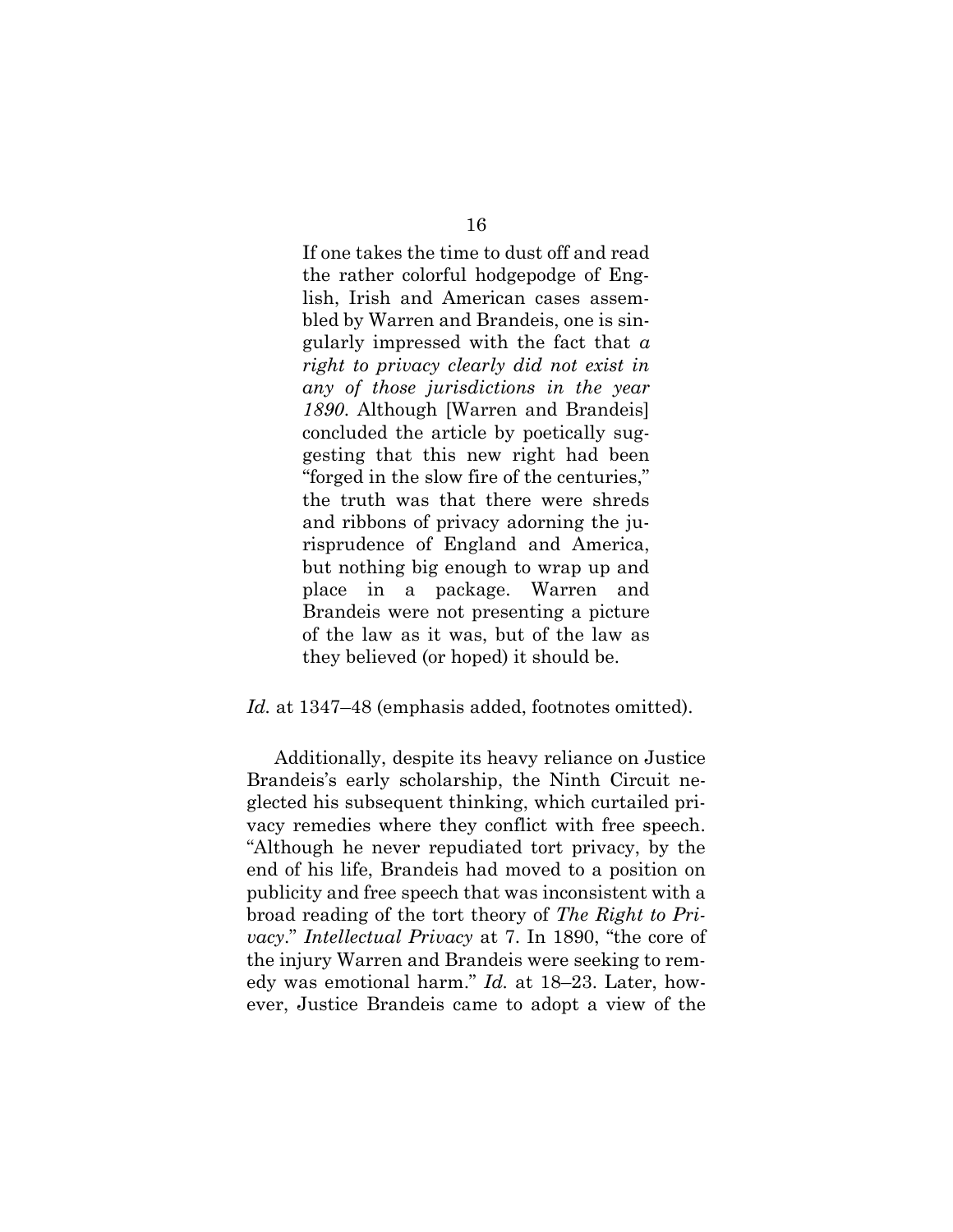First Amendment that conflicted with an expansive theory of privacy harm; indeed, "by the end of his career, he was willing to contemplate only a tiny set of cases in which the disclosure tort was appropriate." *Id.* at 18–23, 45.

The decision below also placed mistaken reliance on the Restatement (Second) of Torts as a source of historic support. Pet. App. 15a–16a. The lower court correctly observed that, according to the Restatement, "the existence of a right of privacy [was] now recognized in the great majority of the American jurisdictions that have considered the question." *Id.* at 16a (quoting Restatement (Second) of Torts § 652A cmt. a). However, nothing in the Restatement reflects a consensus that a plaintiff has standing to seek redress of invasion of privacy torts where, as the record reveals in this case, there is an *absence of concrete emotional or economic injury*.

<span id="page-21-0"></span>Since the Second Restatement, the American Law Institute ("ALI") has recognized that the common law does not supply an adequate foundation for the recognition of privacy-related causes of action or tortious harms such as those alleged here. In 2013, while working to update the Restatement (Third) of Torts, the ALI embarked on a project to summarize the current state of data privacy law. ALI Principles of the Law: Data Privacy, at xv (Tentative Draft April 15, 2019). During the course of this project, it concluded that no "established body of positive law" would substantiate a Restatement. *Id.* The ALI's decision to recharacterize its project as a principles project after a multi-year study reaffirms that nominal injuries to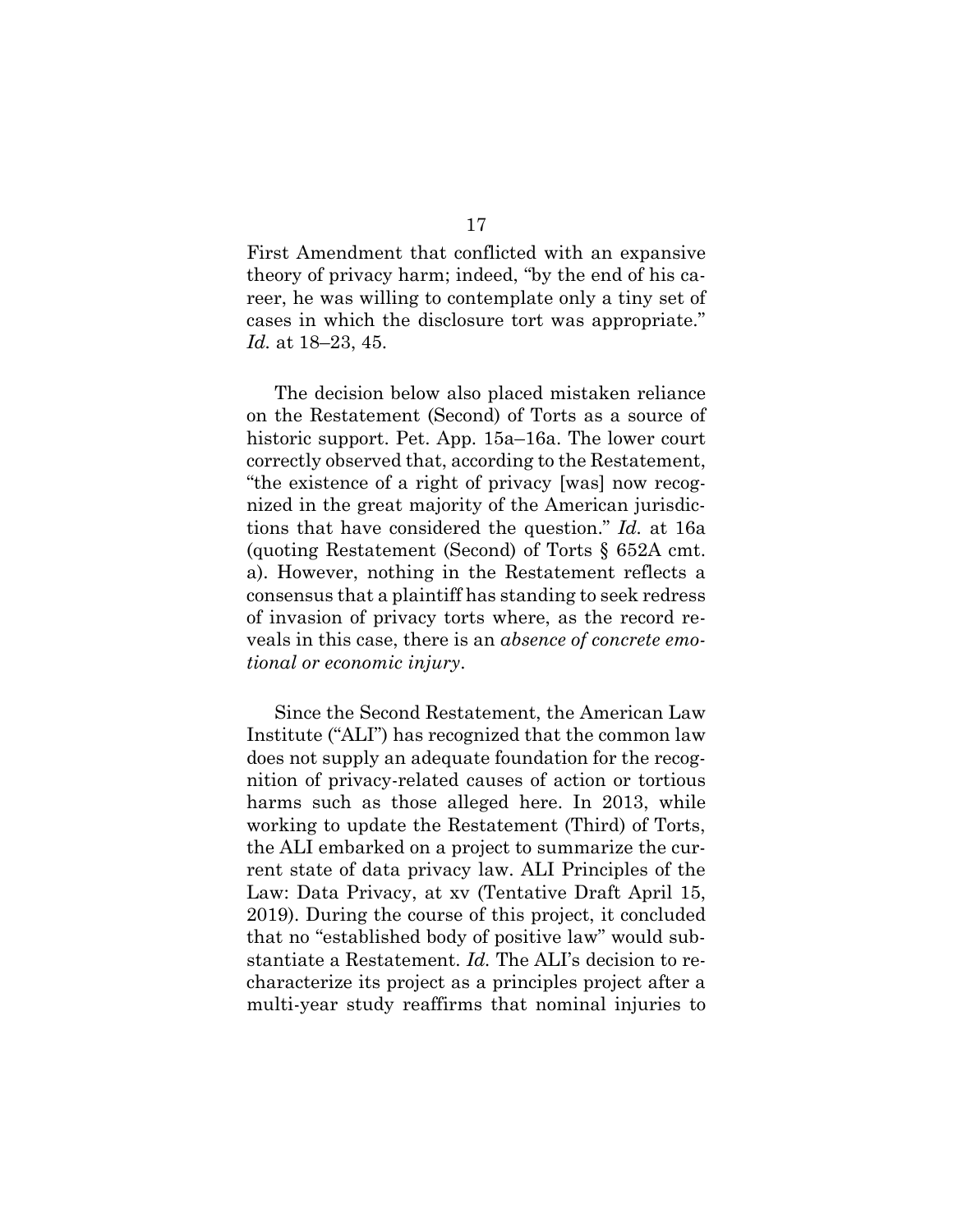dignity interests sounding in privacy, unlike dignity interests sounding in trespass, <sup>9</sup> are not presumptively actionable.

#### **C Traditionally, First Amendment Rights Preclude Claims Rooted in Privacy Concerns**

Even as they have gained limited recognition more recently, privacy claims are historically disfavored due to their capacity to conflict with free speech interests. Where they conflict, "First Amendment rights must trump disclosure privacy except in cases of truly extraordinary disclosures of private information." *Intellectual Privacy* at 50–51. For instance, in *Bartnicki v. Vopper* this Court reconciled individuals' interest in controlling private information with the First Amendment and came down squarely on the side of the First Amendment. 532 U.S. 514 (2001). In *Bartnicki*, the Court limited novel wiretapping claims in part because "privacy concerns give way when balanced against" competing First Amendment interests. 532 U.S. at 534 (citing Warren & Brandeis, *supra*, 4 Harv. L. Rev. at 214).<sup>10</sup>

<span id="page-22-0"></span><sup>9</sup> Unlike the ancient private right against trespass to real property, which presumes injury in fact from a showing that "one man placed his foot on another's property" (*Spokeo*, 136 S. Ct. at 1551 (Thomas, J., concurring) (citing *Entick v. Carrington*, 2 Wils. K.B. 275, 291, 95 Eng. Rep. 807, 817 (1765))), there is no corresponding presumption for privacy interests*.*

<sup>10</sup> The historical tension between individual privacy interests and First Amendment free-speech rights has prevented the tort of public disclosure of private facts from being widely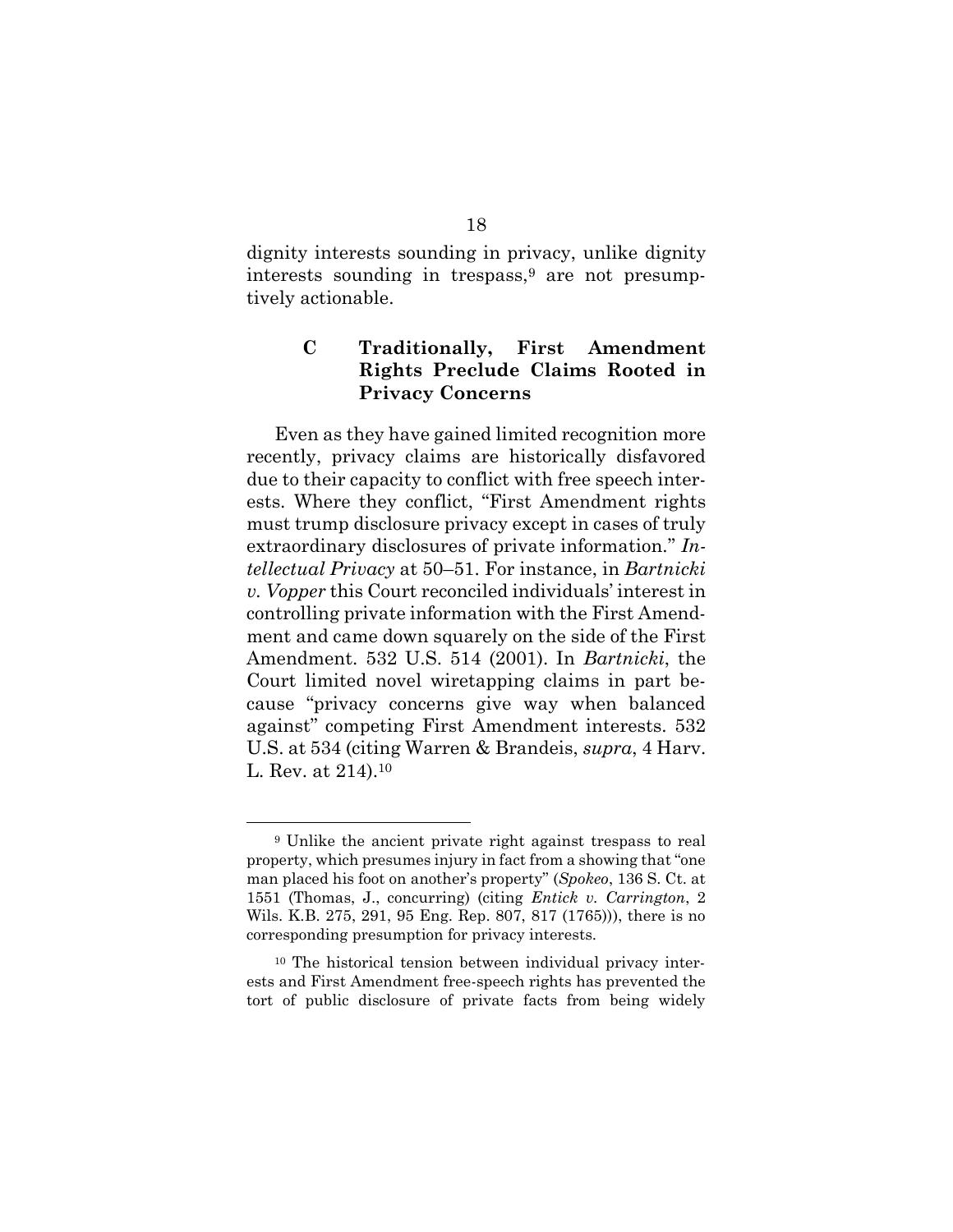Controlling information relating to one's self is something important to many individuals. The law, as academics, legal institutions, and courts acknowledge, still requires a factual showing of perceptible harm. This Court may leave for another day whether *another* plaintiff might have standing based on claims of emotional or dignitary injury arising from an alleged BIPA violation.

The record *in this case* reveals that Respondents suffered no such injury. Respondents concede that they are unaware of any harm they have suffered emotional, economic, or otherwise—as a result of Facebook's alleged conduct. *See* Petition at 5 (summarizing the absence from the record of demonstrated or alleged harm to Respondents); Pet. App. at 70a–78a. In the absence of such a "factual showing of perceptible harm" (*Lujan*, 504 U.S. at 566), Respondents' claims do not meet the requirements of a traditionally

<span id="page-23-2"></span><span id="page-23-1"></span><span id="page-23-0"></span>adopted. *See, e.g.*, *Smith v. Daily Mail Publ'g Co.*, 443 U.S. 97, 104 (1979) (when "information is lawfully obtained, . . . the state may not punish its publication except when necessary to further [a substantial] interest"); *see also Bremmer v. Journal-Tribune Publ'g Co.*, 78 N.W.2d 762 (Iowa 1956) (rejecting invasion of privacy claims of parents of murdered child against newspaper because picture was of proper public interest, and listing cases coming to same conclusion). The creation of a right to control what is learned and expressed about an individual has been criticized on the grounds that it enables the government to impinge on free speech either directly or by authorizing private rights of action. *See* Eugene Volokh, *Freedom of Speech and Information Privacy: The Troubling Implications of a Right to Stop People from Speaking About You*, 52 Stan. L. Rev. 1049 (2000).